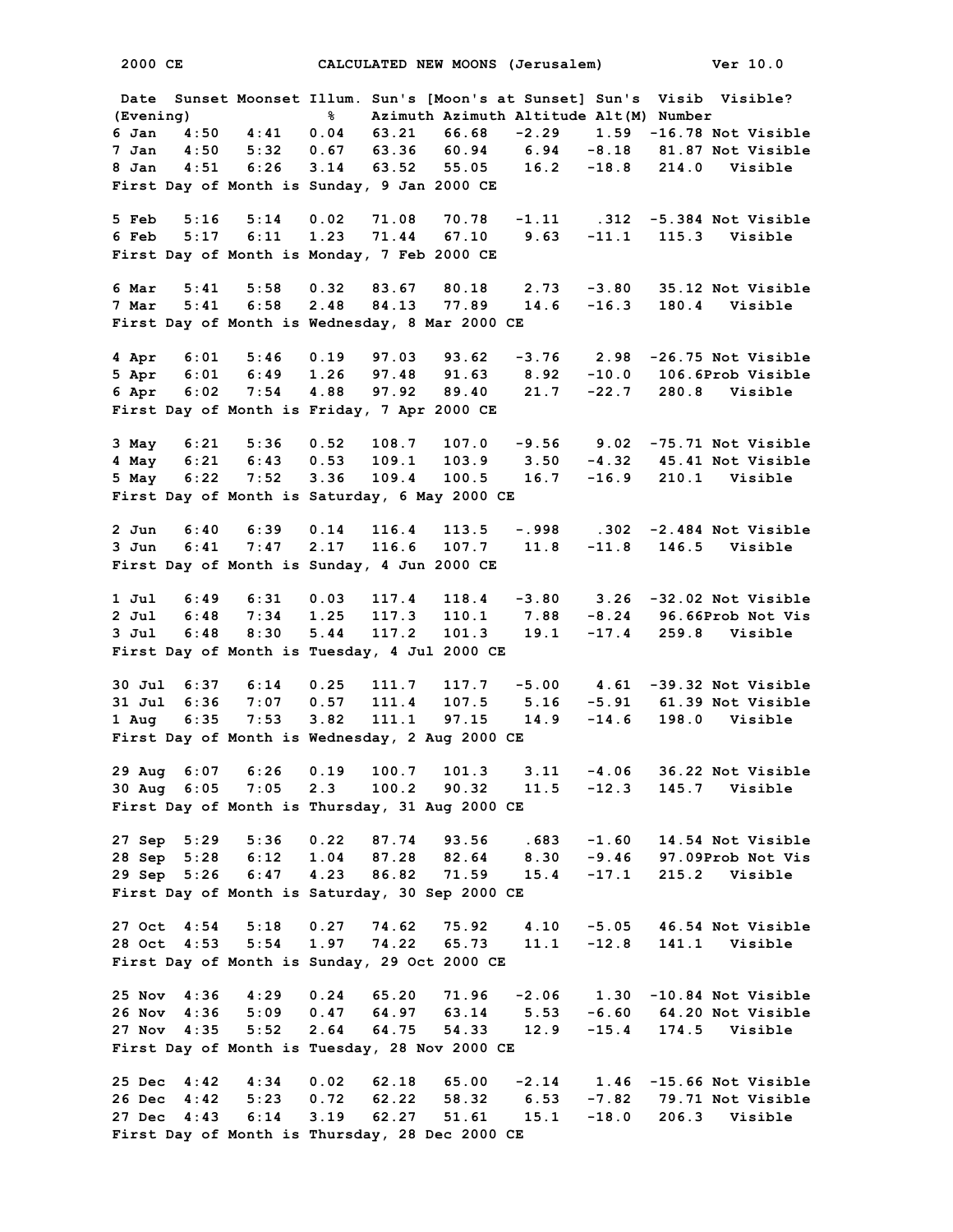**2001 CE CALCULATED NEW MOONS (Jerusalem) Ver 10.0 Date Sunset Moonset Illum. Sun's [Moon's at Sunset] Sun's Visib Visible? (Evening) % Azimuth Azimuth Altitude Alt(M) Number 24 Jan 5:06 5:02 0.03 67.38 66.55 -1.53 .794 -9.166 Not Visible 25 Jan 5:07 5:56 1.1 67.67 62.38 8.35 -9.91 102.4Prob Visible 26 Jan 5:08 6:50 3.92 67.98 58.13 18.2 -21.0 243.3 Visible First Day of Month is Saturday, 27 Jan 2001 CE 23 Feb 5:32 5:40 0.21 78.63 75.12 .651 -1.62 14.94 Not Visible 24 Feb 5:33 6:34 1.73 79.07 72.93 11.4 -13.0 138.6 Visible First Day of Month is Sunday, 25 Feb 2001 CE 24 Mar 5:53 5:23 0.34 91.89 88.84 -6.98 6.31 -53.42 Not Visible 25 Mar 5:54 6:19 0.56 92.36 87.51 4.30 -5.41 53.45 Not Visible 26 Mar 5:54 7:16 2.82 92.82 86.11 15.7 -17.1 194.5 Visible First Day of Month is Tuesday, 27 Mar 2001 CE 23 Apr 6:13 6:05 0.16 104.9 101.6 -2.45 1.61 -14.85 Not Visible 24 Apr 6:14 7:06 1.34 105.3 99.68 9.51 -10.4 113.2 Visible First Day of Month is Wednesday, 25 Apr 2001 CE 22 May 6:34 5:55 0.31 114.3 114.5 -8.05 7.55 -66.31 Not Visible 23 May 6:34 7:00 0.47 114.5 110.6 4.09 -4.83 50.22 Not Visible 24 May 6:35 8:05 3.2 114.7 106.2 16.3 -16.1 204.3 Visible First Day of Month is Friday, 25 May 2001 CE 21 Jun 6:48 6:53 0.06 117.8 117.2 .306 -1.00 7.846 Not Visible 22 Jun 6:48 7:56 2.06 117.8 110.1 12.0 -12.0 146.9 Visible First Day of Month is Saturday, 23 Jun 2001 CE 20 Jul 6:43 6:38 0.05 114.4 118.1 -1.65 1.02 -10.49 Not Visible 21 Jul 6:43 7:33 1.24 114.1 108.4 8.87 -9.35 105.3Prob Visible 22 Jul 6:42 8:22 5.39 113.9 98.02 19.0 -17.7 258.2 Visible First Day of Month is Monday, 23 Jul 2001 CE 18 Aug 6:20 6:09 0.4 105.2 113.6 -2.73 2.13 -15.22 Not Visible 19 Aug 6:18 6:55 0.64 104.8 102.3 6.51 -7.40 74.78 Not Visible 20 Aug 6:17 7:36 3.92 104.4 90.56 15.3 -15.6 204.5 Visible First Day of Month is Tuesday, 21 Aug 2001 CE 17 Sep 5:42 6:06 0.27 92.42 93.86 4.02 -5.02 46.21 Not Visible 18 Sep 5:41 6:43 2.42 91.96 81.72 11.9 -13.1 152.2 Visible First Day of Month is Wednesday, 19 Sep 2001 CE 16 Oct 5:06 5:12 0.22 79.31 85.21 .514 -1.35 12.67 Not Visible 17 Oct 5:05 5:49 1.07 78.88 73.47 8.10 -9.35 96.62Prob Not Vis 18 Oct 5:04 6:27 4.57 78.45 61.61 15.2 -17.7 222.9 Visible First Day of Month is Friday, 19 Oct 2001 CE 15 Nov 4:40 4:59 0.19 67.95 67.70 3.04 -3.91 35.54 Not Visible 16 Nov 4:39 5:42 2.19 67.65 57.25 10.7 -12.8 144.4 Visible First Day of Month is Saturday, 17 Nov 2001 CE 14 Dec 4:37 4:20 0.08 62.34 65.99 -3.79 3.16 -30.32 Not Visible 15 Dec 4:37 5:09 0.6 62.28 57.72 5.08 -6.27 63.26 Not Visible 16 Dec 4:37 6:03 3.24 62.22 49.56 13.7 -16.9 196.4 Visible First Day of Month is Monday, 17 Dec 2001 CE**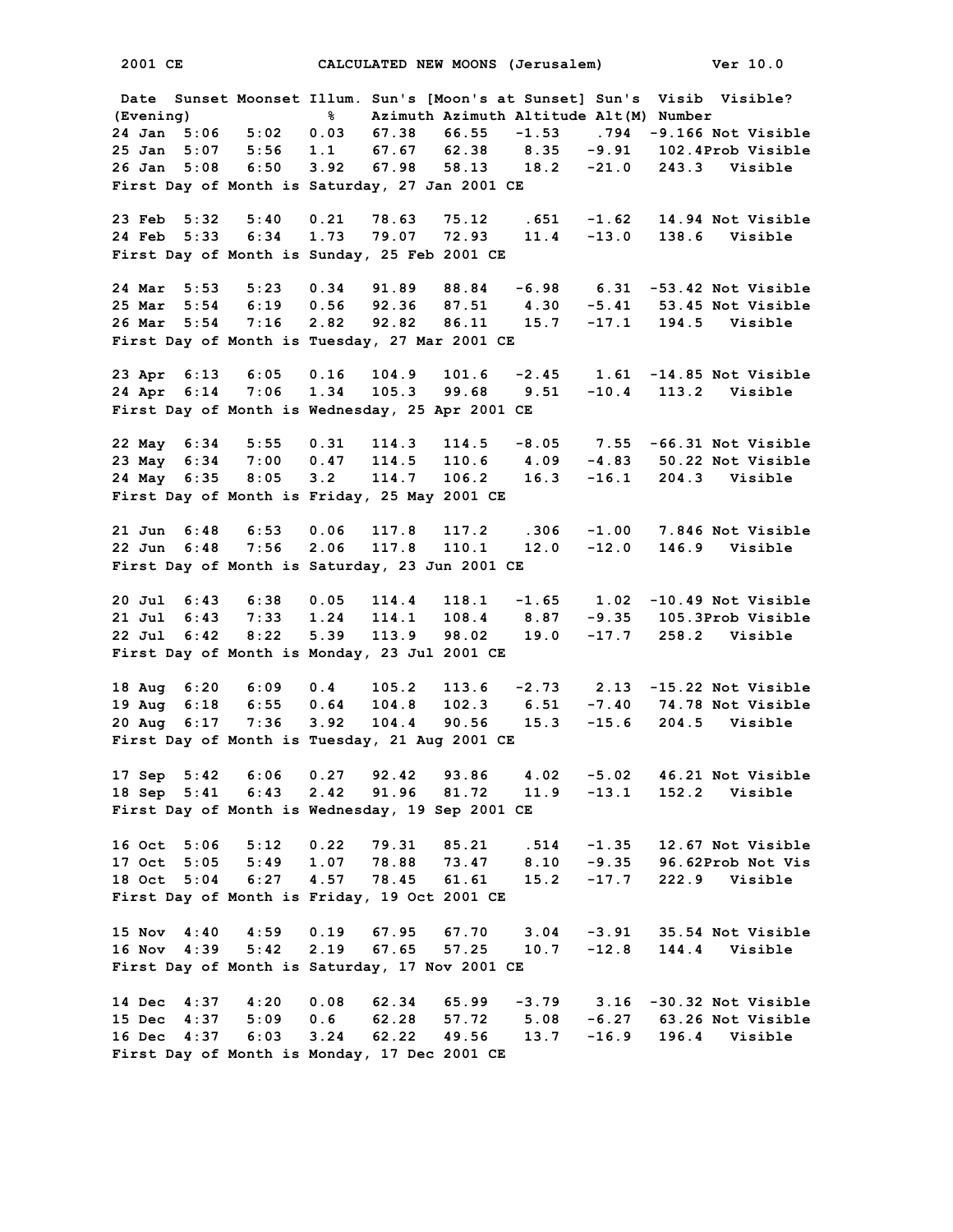**Date Sunset Moonset Illum. Sun's [Moon's at Sunset] Sun's Visib Visible? (Evening) % Azimuth Azimuth Altitude Alt(M) Number 13 Jan 4:56 4:48 0.05 64.54 63.28 -2.07 1.45 -14.91 Not Visible 14 Jan 4:57 5:45 1.18 64.75 58.06 7.90 -9.55 100.6Prob Visible 15 Jan 4:58 6:42 4.16 64.97 52.85 17.7 -21.0 246.6 Visible First Day of Month is Wednesday, 16 Jan 2002 CE 12 Feb 5:23 5:30 0.25 73.93 69.95 .608 -1.55 14.63 Not Visible 13 Feb 5:24 6:25 1.77 74.33 67.43 11.1 -12.9 138.0 Visible First Day of Month is Thursday, 14 Feb 2002 CE 13 Mar 5:45 5:14 0.35 86.67 83.55 -7.15 6.52 -54.99 Not Visible 14 Mar 5:46 6:08 0.48 87.13 82.48 3.57 -4.71 45.98 Not Visible 15 Mar 5:47 7:01 2.39 87.60 81.41 14.3 -15.8 174.4 Visible First Day of Month is Saturday, 16 Mar 2002 CE 12 Apr 6:06 5:50 0.16 100.3 97.53 -4.07 3.23 -29.59 Not Visible 13 Apr 6:06 6:45 0.8 100.7 96.49 6.85 -7.90 81.09 Not Visible 14 Apr 6:07 7:41 3.32 101.1 95.31 17.9 -18.8 221.2 Visible First Day of Month is Monday, 15 Apr 2002 CE 12 May 6:27 6:31 0.09 111.5 109.8 .107 -.944 6.908 Not Visible 13 May 6:27 7:31 1.57 111.8 107.2 11.3 -11.9 134.4 Visible First Day of Month is Tuesday, 14 May 2002 CE 10 Jun 6:44 6:21 0.09 117.4 120.3 -4.81 4.33 -40.42 Not Visible 11 Jun 6:44 7:22 0.58 117.4 115.0 6.12 -6.83 71.50 Not Visible 12 Jun 6:45 8:21 3.38 117.5 109.2 17.1 -16.5 214.1 Visible First Day of Month is Thursday, 13 Jun 2002 CE 10 Jul 6:47 7:07 0.16 116.3 117.3 2.75 -3.56 33.69 Not Visible 11 Jul 6:47 7:59 2.18 116.2 108.8 12.8 -12.8 156.2 Visible First Day of Month is Friday, 12 Jul 2002 CE 8 Aug 6:30 6:37 0.16 108.9 114.0 .601 -1.44 12.85 Not Visible 9 Aug 6:29 7:21 1.31 108.6 103.3 9.56 -10.2 112.3 Visible First Day of Month is Saturday, 10 Aug 2002 CE 6 Sep 5:57 5:53 0.52 97.46 106.8 -1.52 .748 -1.232 Not Visible 7 Sep 5:56 6:31 0.62 97.02 94.84 6.53 -7.52 73.71 Not Visible 8 Sep 5:55 7:08 3.73 96.58 82.35 14.3 -15.2 193.2 Visible First Day of Month is Monday, 9 Sep 2002 CE 6 Oct 5:18 5:36 0.18 83.86 85.45 2.93 -3.86 34.32 Not Visible 7 Oct 5:17 6:12 2.18 83.40 72.78 10.4 -11.8 135.7 Visible First Day of Month is Tuesday, 8 Oct 2002 CE 4 Nov 4:47 4:41 0.14 71.73 77.19 -1.90 1.18 -10.95 Not Visible 5 Nov 4:46 5:22 0.87 71.37 65.22 6.08 -7.31 76.20 Not Visible 6 Nov 4:46 6:08 4.48 71.01 53.18 13.7 -17.0 213.9 Visible First Day of Month is Thursday, 7 Nov 2002 CE 4 Dec 4:35 4:43 0.12 63.52 61.58 .759 -1.48 13.43 Not Visible 5 Dec 4:35 5:37 2.29 63.36 51.61 9.92 -12.3 141.1 Visible First Day of Month is Friday, 6 Dec 2002 CE**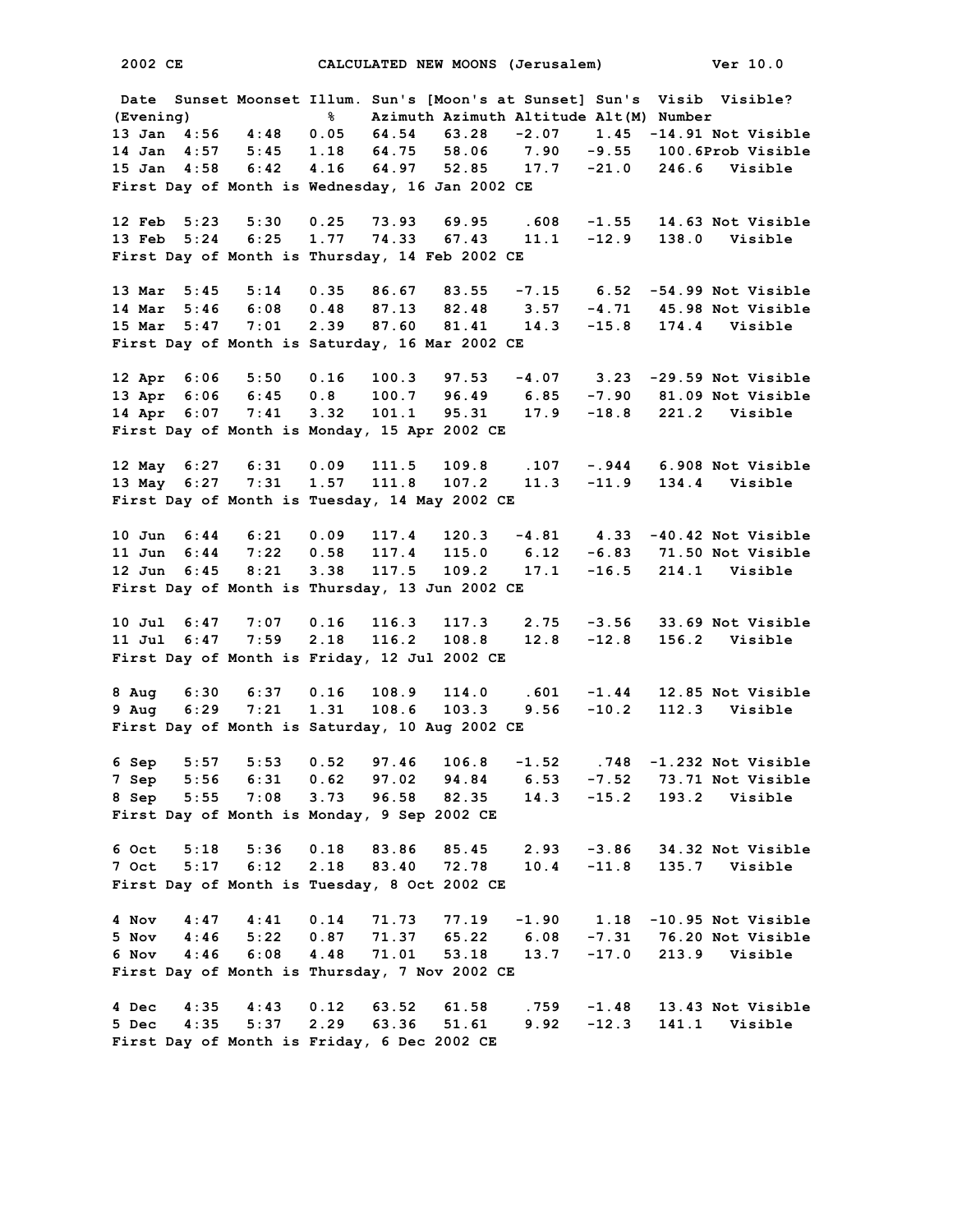**2003 CE CALCULATED NEW MOONS (Jerusalem) Ver 10.0 Date Sunset Moonset Illum. Sun's [Moon's at Sunset] Sun's Visib Visible? (Evening) % Azimuth Azimuth Altitude Alt(M) Number 2 Jan 4:47 4:19 0.12 62.74 63.07 -5.64 5.25 -48.26 Not Visible 3 Jan 4:47 5:21 0.82 62.85 56.17 5.09 -6.43 68.42 Not Visible 4 Jan 4:48 6:24 3.87 62.97 49.43 15.6 -19.1 224.7 Visible First Day of Month is Sunday, 5 Jan 2003 CE 1 Feb 5:13 5:11 0.2 69.77 65.82 -.991 .250 -1.942 Not Visible 2 Feb 5:14 6:13 1.71 70.11 62.44 10.3 -12.2 131.2 Visible First Day of Month is Monday, 3 Feb 2003 CE 2 Mar 5:37 5:02 0.4 81.52 78.56 -7.80 7.31 -60.98 Not Visible 3 Mar 5:38 5:59 0.47 81.97 77.35 3.48 -4.63 44.74 Not Visible 4 Mar 5:39 6:55 2.46 82.42 76.22 14.6 -16.3 179.0 Visible First Day of Month is Wednesday, 5 Mar 2003 CE 1 Apr 5:58 5:43 0.14 95.35 92.83 -3.94 3.11 -28.54 Not Visible 2 Apr 5:59 6:37 0.76 95.80 92.27 6.95 -8.10 80.76 Not Visible 3 Apr 6:00 7:31 3.16 96.25 91.65 17.7 -19.0 217.1 Visible First Day of Month is Friday, 4 Apr 2003 CE 1 May 6:19 6:21 0.04 107.8 107.0 -.417 -.460 1.817 Not Visible 2 May 6:19 7:17 1.23 108.1 105.4 10.2 -11.2 119.8 Visible First Day of Month is Saturday, 3 May 2003 CE 30 May 6:38 6:07 0.22 115.8 119.8 -6.33 5.92 -52.67 Not Visible 31 May 6:39 7:05 0.27 116.0 116.0 3.97 -4.83 46.68 Not Visible 1 Jun 6:39 8:02 2.2 116.2 111.8 14.3 -14.5 172.9 Visible First Day of Month is Monday, 2 Jun 2003 CE 29 Jun 6:49 6:50 0.08 117.6 121.8 -.395 -.324 1.532 Not Visible 30 Jun 6:49 7:43 1 117.5 115.0 9.05 -9.65 105.3Prob Visible 1 Jul 6:49 8:30 3.99 117.4 107.5 18.4 -17.3 233.3 Visible First Day of Month is Wednesday, 2 Jul 2003 CE 29 Jul 6:38 7:10 0.37 112.2 112.8 5.14 -6.05 59.17 Not Visible 30 Jul 6:38 7:49 2.49 111.9 103.1 13.3 -13.4 164.1 Visible First Day of Month is Thursday, 31 Jul 2003 CE 27 Aug 6:10 6:23 0.19 101.8 106.4 1.78 -2.73 24.47 Not Visible 28 Aug 6:09 6:57 1.32 101.4 95.28 9.12 -9.96 108.0Prob Visible 29 Aug 6:07 7:29 5.03 101.0 83.43 16.1 -16.6 229.4 Visible First Day of Month is Saturday, 30 Aug 2003 CE 25 Sep 5:33 5:26 0.46 88.99 97.92 -2.06 1.23 -7.123 Not Visible 26 Sep 5:31 5:59 0.47 88.53 85.84 4.94 -5.96 57.49 Not Visible 27 Sep 5:30 6:32 3.3 88.07 73.35 11.8 -13.3 166.2 Visible First Day of Month is Sunday, 28 Sep 2003 CE 25 Oct 4:57 5:01 0.03 75.72 76.85 .208 -1.00 6.446 Not Visible 26 Oct 4:56 5:40 1.78 75.31 64.44 7.72 -9.27 106.4Prob Visible 27 Oct 4:55 6:24 6.45 74.90 51.67 14.9 -18.8 258.6 Visible First Day of Month is Tuesday, 28 Oct 2003 CE 23 Nov 4:37 4:11 0.19 65.85 70.23 -5.59 4.98 -45.04 Not Visible 24 Nov 4:36 4:59 0.68 65.61 58.91 3.46 -4.52 48.85 Not Visible 25 Nov 4:36 5:56 4.19 65.37 47.60 12.4 -16.1 201.2 Visible First Day of Month is Wednesday, 26 Nov 2003 CE 23 Dec 4:40 4:36 0.16 62.10 58.68 -1.31 .800 -6.418 Not Visible 24 Dec 4:41 5:44 2.3 62.12 50.24 9.84 -12.3 141.8 Visible First Day of Month is Thursday, 25 Dec 2003 CE**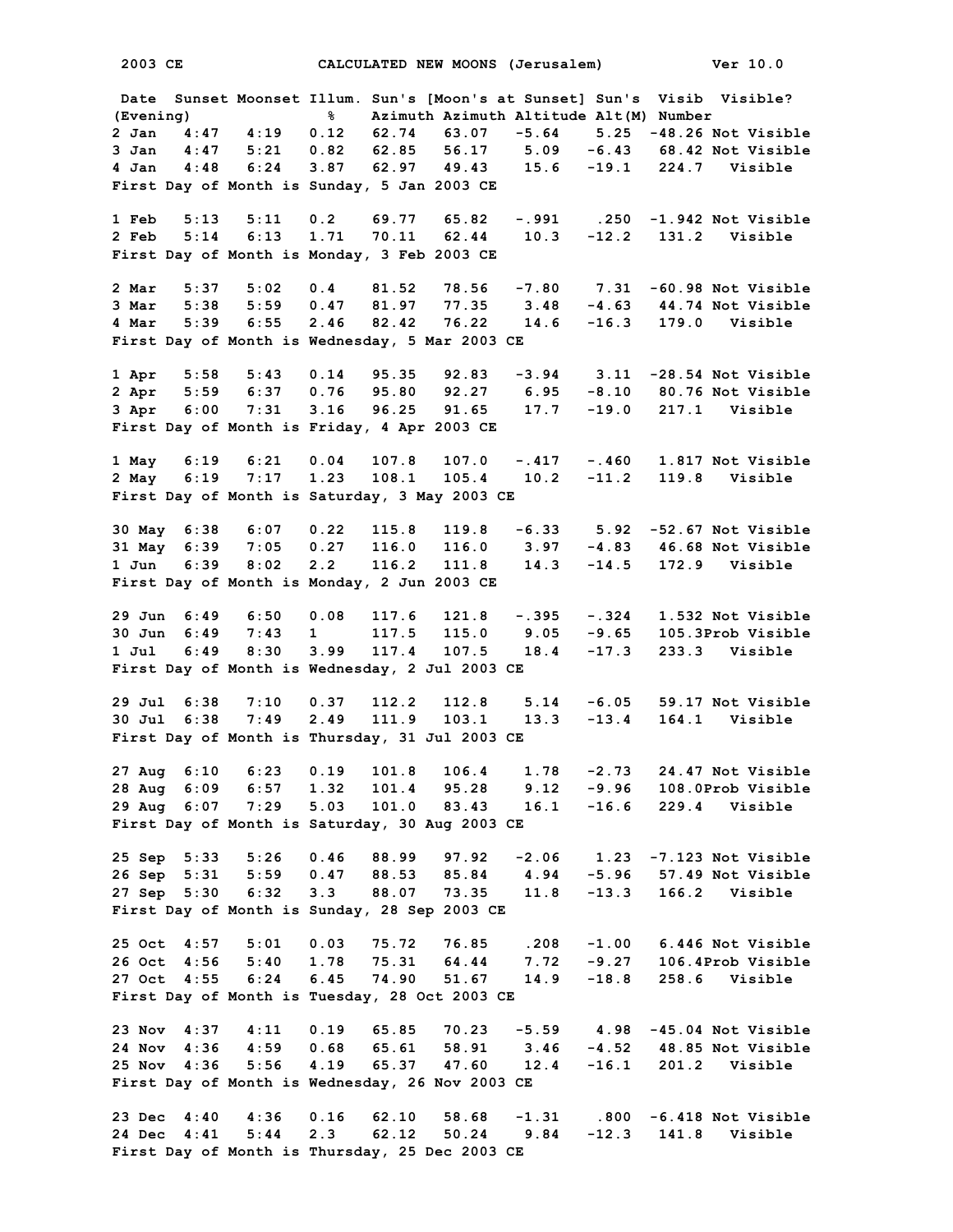**Date Sunset Moonset Illum. Sun's [Moon's at Sunset] Sun's Visib Visible? (Evening) % Azimuth Azimuth Altitude Alt(M) Number 21 Jan 5:03 4:29 0.26 66.33 64.28 -6.63 6.44 -56.27 Not Visible 22 Jan 5:03 5:40 0.97 66.60 59.53 5.92 -7.39 78.10 Not Visible 23 Jan 5:04 6:50 4.27 66.88 54.91 18.2 -21.5 252.5 Visible First Day of Month is Saturday, 24 Jan 2004 CE 20 Feb 5:29 5:36 0.25 77.02 72.92 .499 -1.41 13.87 Not Visible 21 Feb 5:30 6:40 2.05 77.45 71.33 12.9 -14.7 158.9 Visible First Day of Month is Sunday, 22 Feb 2004 CE 20 Mar 5:51 5:26 0.19 90.17 88.19 -5.75 5.06 -45.21 Not Visible 21 Mar 5:51 6:26 0.61 90.63 87.81 6.19 -7.38 72.05 Not Visible 22 Mar 5:52 7:24 3.12 91.10 87.43 17.8 -19.3 218.5 Visible First Day of Month is Tuesday, 23 Mar 2004 CE 19 Apr 6:11 6:12 0.02 103.4 103.4 -.690 -.199 -.7415 Not Visible 20 Apr 6:12 7:09 1.21 103.8 102.5 10.5 -11.6 121.0 Visible First Day of Month is Wednesday, 21 Apr 2004 CE 19 May 6:32 6:58 0.25 113.6 114.7 3.95 -4.90 46.47 Not Visible 20 May 6:32 7:55 2.08 113.8 111.6 14.3 -14.9 172.4 Visible First Day of Month is Friday, 21 May 2004 CE 17 Jun 6:47 6:45 0.12 117.8 122.9 -1.02 .347 -3.617 Not Visible 18 Jun 6:47 7:38 0.8 117.8 117.3 8.29 -9.08 96.26Prob Not Vis 19 Jun 6:47 8:26 3.26 117.8 111.2 17.4 -16.8 216.0 Visible First Day of Month is Sunday, 20 Jun 2004 CE 17 Jul 6:45 7:08 0.23 115.0 117.8 3.50 -4.44 41.61 Not Visible 18 Jul 6:44 7:48 1.61 114.7 109.6 11.3 -11.6 134.0 Visible First Day of Month is Monday, 19 Jul 2004 CE 15 Aug 6:23 6:24 0.32 106.3 113.8 -.545 -.303 4.798 Not Visible 16 Aug 6:21 6:56 0.55 105.9 104.0 6.13 -7.03 69.87 Not Visible 17 Aug 6:20 7:26 2.83 105.5 93.87 12.6 -13.0 163.1 Visible First Day of Month is Wednesday, 18 Aug 2004 CE 14 Sep 5:46 5:56 0.09 93.66 96.15 1.23 -2.19 17.78 Not Visible 15 Sep 5:45 6:24 1.31 93.21 85.07 7.39 -8.42 92.44Prob Not Vis 16 Sep 5:43 6:53 4.84 92.75 73.47 13.3 -14.7 204.6 Visible First Day of Month is Friday, 17 Sep 2004 CE 13 Oct 5:09 4:53 0.31 80.50 87.61 -4.15 3.34 -27.75 Not Visible 14 Oct 5:08 5:23 0.34 80.06 76.07 2.37 -3.33 31.72 Not Visible 15 Oct 5:07 5:57 2.94 79.62 64.24 8.98 -10.7 136.9 Visible First Day of Month is Saturday, 16 Oct 2004 CE 12 Nov 4:41 4:29 0.02 68.80 68.75 -2.92 2.32 -23.06 Not Visible 13 Nov 4:41 5:14 1.51 68.48 57.42 5.27 -6.74 80.29 Not Visible 14 Nov 4:40 6:07 5.81 68.17 45.80 13.4 -17.8 239.6 Visible First Day of Month is Monday, 15 Nov 2004 CE 11 Dec 4:36 3:50 0.41 62.56 65.02 -8.89 8.49 -74.29 Not Visible 12 Dec 4:36 4:50 0.6 62.47 55.49 1.70 -2.57 30.86 Not Visible 13 Dec 4:36 5:58 3.81 62.39 46.02 12.4 -16.1 196.5 Visible First Day of Month is Tuesday, 14 Dec 2004 CE**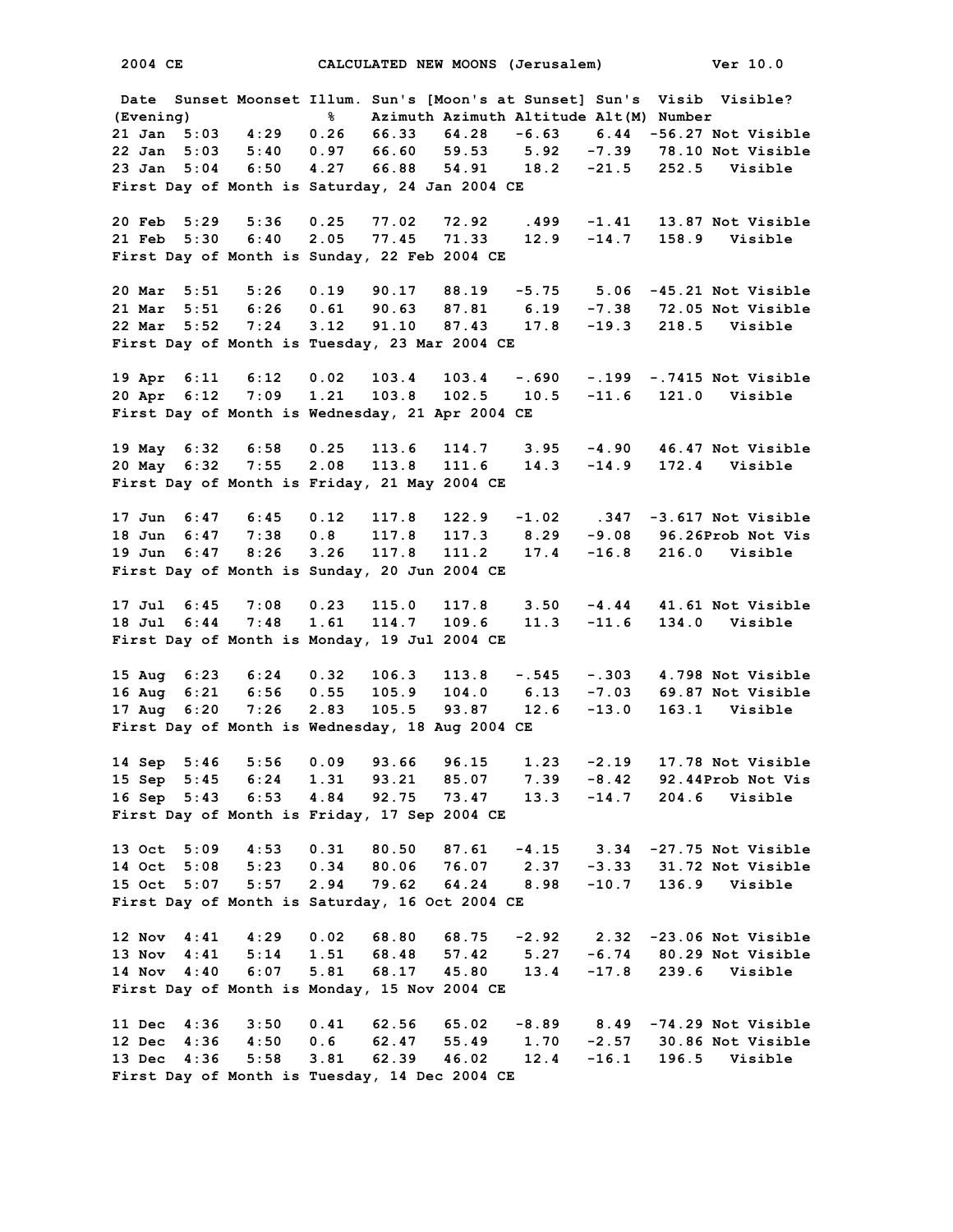**Date Sunset Moonset Illum. Sun's [Moon's at Sunset] Sun's Visib Visible? (Evening) % Azimuth Azimuth Altitude Alt(M) Number 10 Jan 4:53 4:44 0.21 64.00 59.95 -2.30 1.89 -14.98 Not Visible 11 Jan 4:54 6:00 2.13 64.19 54.05 10.6 -13.0 145.3 Visible First Day of Month is Wednesday, 12 Jan 2005 CE 8 Feb 5:20 4:46 0.3 72.48 70.06 -7.01 6.75 -57.79 Not Visible 9 Feb 5:20 6:00 0.87 72.87 67.66 6.77 -8.18 83.33 Not Visible 10 Feb 5:21 7:10 4.29 73.25 65.35 20.3 -22.8 265.2 Visible First Day of Month is Friday, 11 Feb 2005 CE 10 Mar 5:43 5:54 0.15 85.41 83.50 1.41 -2.39 20.46 Not Visible 11 Mar 5:44 7:00 2.19 85.87 83.08 14.6 -16.2 174.7 Visible First Day of Month is Saturday, 12 Mar 2005 CE 8 Apr 6:03 5:46 0.04 98.71 99.72 -4.25 3.53 -33.53 Not Visible 9 Apr 6:04 6:50 0.81 99.15 99.16 8.37 -9.58 95.22Prob Not Vis 10 Apr 6:05 7:54 3.87 99.59 98.47 20.6 -22.0 257.2 Visible First Day of Month is Monday, 11 Apr 2005 CE 8 May 6:24 6:42 0.16 110.3 112.8 2.63 -3.59 32.24 Not Visible 9 May 6:25 7:45 1.95 110.7 110.3 14.1 -15.1 168.2 Visible First Day of Month is Tuesday, 10 May 2005 CE 6 Jun 6:42 6:36 0.17 117.0 122.9 -1.87 1.27 -10.64 Not Visible 7 Jun 6:43 7:34 0.77 117.1 117.8 8.25 -9.18 95.95Prob Not Vis 8 Jun 6:43 8:27 3.25 117.2 112.4 18.0 -17.7 223.4 Visible First Day of Month is Thursday, 9 Jun 2005 CE 6 Jul 6:48 7:11 0.23 116.9 120.3 3.23 -4.16 39.87 Not Visible 7 Jul 6:48 7:53 1.51 116.7 112.7 11.3 -11.6 133.0 Visible First Day of Month is Friday, 8 Jul 2005 CE 4 Aug 6:33 6:31 0.34 110.2 118.0 -1.20 .432 -.9321 Not Visible 5 Aug 6:32 7:04 0.42 109.9 109.0 5.32 -6.21 61.02 Not Visible 6 Aug 6:31 7:33 2.3 109.5 99.71 11.6 -11.9 145.8 Visible First Day of Month is Sunday, 7 Aug 2005 CE 3 Sep 6:01 6:04 0.08 98.66 102.5 -.197 -.741 4.579 Not Visible 4 Sep 5:59 6:29 0.76 98.22 92.49 5.38 -6.34 65.79 Not Visible 5 Sep 5:58 6:54 3.33 97.78 82.17 10.8 -11.7 155.4 Visible First Day of Month is Tuesday, 6 Sep 2005 CE 3 Oct 5:22 5:23 0.04 85.09 84.37 -.438 -.473 1.199 Not Visible 4 Oct 5:20 5:50 1.48 84.64 73.78 5.27 -6.47 77.26 Not Visible 5 Oct 5:19 6:20 4.99 84.18 62.85 10.9 -13.1 189.0 Visible First Day of Month is Thursday, 6 Oct 2005 CE 1 Nov 4:50 4:21 0.24 72.75 76.90 -6.54 5.81 -51.53 Not Visible 2 Nov 4:49 4:54 0.42 72.37 66.42 .284 -1.09 13.75 Not Visible 3 Nov 4:48 5:33 2.9 72.00 55.79 7.34 -9.39 123.9 Visible First Day of Month is Friday, 4 Nov 2005 CE 1 Dec 4:35 4:12 0.14 63.99 62.17 -4.78 4.43 -39.82 Not Visible 2 Dec 4:35 5:06 1.43 63.81 52.79 4.54 -6.02 73.37 Not Visible 3 Dec 4:35 6:09 5.32 63.64 43.19 14.0 -18.8 240.5 Visible First Day of Month is Sunday, 4 Dec 2005 CE**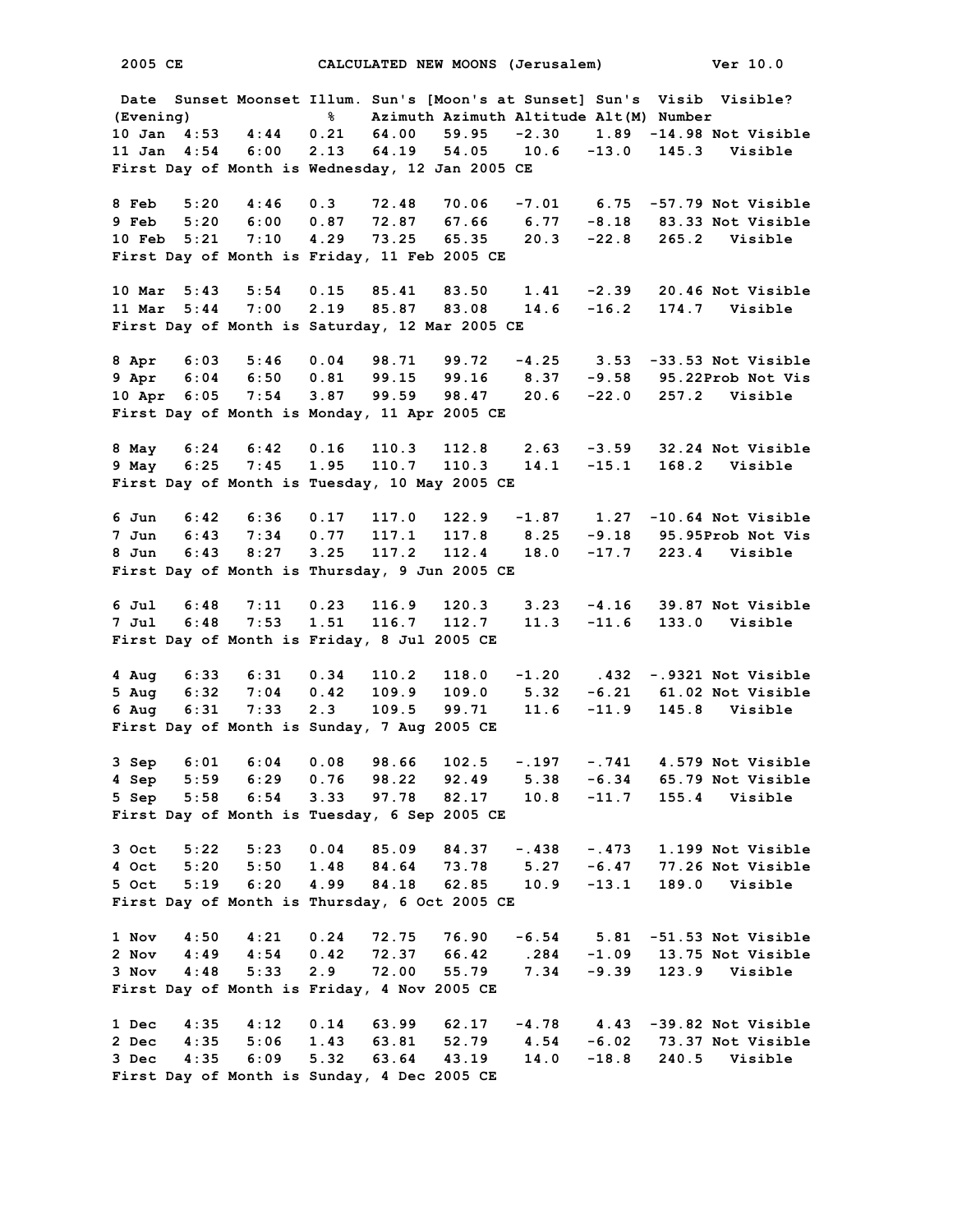**Date Sunset Moonset Illum. Sun's [Moon's at Sunset] Sun's Visib Visible? (Evening) % Azimuth Azimuth Altitude Alt(M) Number 30 Dec 4:45 3:49 0.57 62.47 62.90 -10.3 10.2 -87.42 Not Visible 31 Dec 4:45 4:58 0.52 62.56 56.15 1.56 -2.43 28.11 Not Visible 1 Jan 4:46 6:12 3.33 62.66 49.48 13.7 -17.0 198.0 Visible First Day of Month is Monday, 2 Jan 2006 CE 29 Jan 5:10 5:00 0.14 68.86 65.84 -2.51 1.98 -17.62 Not Visible 30 Jan 5:11 6:16 1.74 69.19 62.73 11.3 -13.2 141.3 Visible First Day of Month is Tuesday, 31 Jan 2006 CE 27 Feb 5:35 5:01 0.27 80.30 79.68 -7.50 7.08 -60.82 Not Visible 28 Feb 5:36 6:13 0.63 80.74 78.98 6.74 -8.00 77.13 Not Visible 1 Mar 5:37 7:24 4.01 81.19 78.31 20.8 -22.8 261.2 Visible First Day of Month is Thursday, 2 Mar 2006 CE 29 Mar 5:56 6:08 0.09 94.10 95.46 1.54 -2.51 20.88 Not Visible 30 Mar 5:57 7:18 2.26 94.56 95.10 15.3 -16.9 183.1 Visible First Day of Month is Friday, 31 Mar 2006 CE 27 Apr 6:16 6:04 0.08 106.4 110.7 -2.99 2.35 -22.39 Not Visible 28 Apr 6:17 7:15 1.1 106.8 108.7 10.1 -11.4 118.2 Visible First Day of Month is Saturday, 29 Apr 2006 CE 27 May 6:37 7:13 0.44 115.3 118.3 5.64 -6.70 66.14 Not Visible 28 May 6:37 8:16 2.77 115.5 113.2 17.0 -17.3 208.3 Visible First Day of Month is Monday, 29 May 2006 CE 25 Jun 6:48 7:02 0.19 117.8 122.7 1.62 -2.46 23.74 Not Visible 26 Jun 6:48 7:53 1.33 117.7 115.1 10.8 -11.3 128.0 Visible First Day of Month is Tuesday, 27 Jun 2006 CE 24 Jul 6:41 6:33 0.39 113.4 121.8 -2.24 1.66 -10.66 Not Visible 25 Jul 6:41 7:11 0.37 113.2 112.7 4.92 -5.76 56.41 Not Visible 26 Jul 6:40 7:44 2.26 112.9 103.4 11.7 -11.8 146.4 Visible First Day of Month is Thursday, 27 Jul 2006 CE 23 Aug 6:14 6:15 0.05 103.3 106.9 -.733 -.159 -.5201 Not Visible 24 Aug 6:13 6:41 0.72 102.9 97.17 4.90 -5.78 60.77 Not Visible 25 Aug 6:12 7:06 3.16 102.5 87.24 10.3 -10.9 147.6 Visible First Day of Month is Saturday, 26 Aug 2006 CE 22 Sep 5:36 5:34 0.03 90.23 89.64 -1.30 .371 -6.009 Not Visible 23 Sep 5:35 5:58 1.22 89.77 79.68 3.97 -5.05 60.62 Not Visible 24 Sep 5:34 6:24 4.19 89.32 69.57 9.17 -10.7 157.2 Visible First Day of Month is Monday, 25 Sep 2006 CE 22 Oct 4:59 4:55 0.23 76.84 72.46 -1.67 .891 -6.728 Not Visible 23 Oct 4:58 5:26 1.97 76.43 62.69 4.41 -5.79 79.08 Not Visible 24 Oct 4:57 6:02 5.58 76.01 52.71 10.5 -13.6 200.9 Visible First Day of Month is Wednesday, 25 Oct 2006 CE 20 Nov 4:37 4:01 0.25 66.57 67.32 -7.49 6.99 -62.02 Not Visible 21 Nov 4:37 4:42 0.65 66.30 58.44 .252 -1.02 17.10 Not Visible** 22 Nov 4:37 5:31 3.11 66.04 49.52 8.25 **First Day of Month is Thursday, 23 Nov 2006 CE 20 Dec 4:39 4:18 0.19 62.10 59.04 -4.27 3.98 -34.88 Not Visible 21 Dec 4:39 5:20 1.38 62.09 52.26 6.09 -7.82 88.76Prob Not Vis 22 Dec 4:40 6:27 4.92 62.09 45.28 16.7 -21.2 257.5 Visible First Day of Month is Saturday, 23 Dec 2006 CE**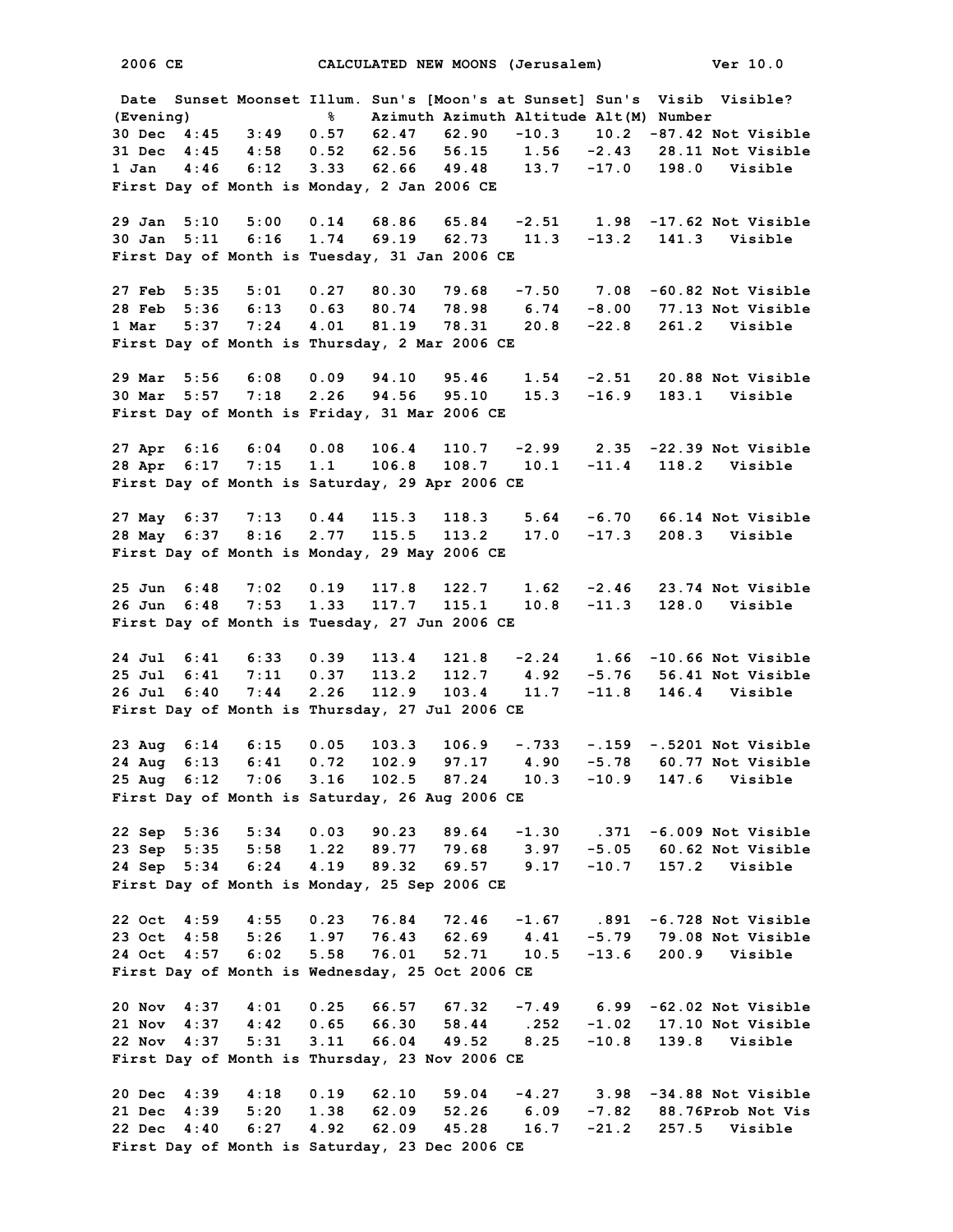**Date Sunset Moonset Illum. Sun's [Moon's at Sunset] Sun's Visib Visible? (Evening) % Azimuth Azimuth Altitude Alt(M) Number 18 Jan 5:00 4:09 0.51 65.63 65.45 -9.84 9.69 -82.25 Not Visible 19 Jan 5:01 5:19 0.36 65.88 61.66 2.55 -3.54 34.99 Not Visible 20 Jan 5:02 6:29 2.84 66.14 57.95 15.2 -17.7 197.7 Visible First Day of Month is Sunday, 21 Jan 2007 CE 17 Feb 5:27 5:17 0.02 75.88 75.52 -2.58 1.89 -19.50 Not Visible 18 Feb 5:28 6:28 1.35 76.30 74.45 11.1 -12.6 130.1 Visible First Day of Month is Monday, 19 Feb 2007 CE 18 Mar 5:49 5:13 0.31 88.90 91.45 -8.09 7.59 -64.78 Not Visible 19 Mar 5:49 6:23 0.49 89.37 91.21 6.08 -7.27 68.88 Not Visible 20 Mar 5:50 7:35 3.7 89.83 90.90 20.2 -22.1 251.1 Visible First Day of Month is Wednesday, 21 Mar 2007 CE 17 Apr 6:09 6:21 0.16 102.3 106.5 1.58 -2.52 22.14 Not Visible 18 Apr 6:10 7:36 2.34 102.7 104.8 15.6 -17.2 189.2 Visible First Day of Month is Thursday, 19 Apr 2007 CE 16 May 6:29 6:24 0.19 112.6 118.9 -1.67 1.09 -8.576 Not Visible 17 May 6:30 7:38 1.34 112.9 114.4 11.4 -12.6 135.6 Visible First Day of Month is Friday, 18 May 2007 CE 14 Jun 6:45 6:26 0.45 117.6 126.3 -3.92 3.74 -27.73 Not Visible 15 Jun 6:46 7:31 0.61 117.7 118.7 7.18 -8.07 83.12 Not Visible 16 Jun 6:46 8:27 3.39 117.7 110.6 17.7 -17.0 220.9 Visible First Day of Month is Sunday, 17 Jun 2007 CE 14 Jul 6:46 7:04 0.15 115.7 117.7 2.52 -3.34 30.98 Not Visible 15 Jul 6:46 7:45 1.78 115.5 107.9 10.6 -10.8 129.4 Visible First Day of Month is Monday, 16 Jul 2007 CE 12 Aug 6:26 6:18 0.11 107.6 112.5 -2.35 1.61 -15.33 Not Visible 13 Aug 6:25 6:49 0.57 107.3 102.1 4.05 -4.86 50.58 Not Visible 14 Aug 6:24 7:17 3.11 106.9 91.71 10.1 -10.5 144.2 Visible First Day of Month is Wednesday, 15 Aug 2007 CE 11 Sep 5:51 5:45 0.03 95.34 94.60 -1.97 1.06 -12.56 Not Visible 12 Sep 5:50 6:11 1.26 94.89 84.35 3.53 -4.54 57.17 Not Visible 13 Sep 5:48 6:36 4.32 94.44 74.12 8.87 -10.1 155.3 Visible First Day of Month is Friday, 14 Sep 2007 CE 11 Oct 5:12 5:06 0.27 81.71 76.92 -2.12 1.30 -9.941 Not Visible 12 Oct 5:11 5:34 1.97 81.26 67.26 3.67 -4.93 71.19 Not Visible 13 Oct 5:10 6:06 5.38 80.82 57.57 9.40 -11.8 183.8 Visible First Day of Month is Sunday, 14 Oct 2007 CE 9 Nov 4:44 4:07 0.28 70.03 70.99 -7.76 7.18 -63.58 Not Visible 10 Nov 4:43 4:42 0.57 69.69 62.27 -.856 .142 5.275 Not Visible 11 Nov 4:42 5:22 2.63 69.36 53.63 6.19 -8.17 109.4Prob Visible 12 Nov 4:42 6:09 6.43 69.03 44.81 13.2 -17.9 248.9 Visible First Day of Month is Tuesday, 13 Nov 2007 CE 9 Dec 4:35 4:06 0.2 62.85 61.20 -5.90 5.57 -49.39 Not Visible 10 Dec 4:35 4:57 0.86 62.73 54.36 2.94 -4.10 48.21 Not Visible 11 Dec 4:36 5:53 3.41 62.63 47.48 11.9 -15.3 183.3 Visible First Day of Month is Wednesday, 12 Dec 2007 CE**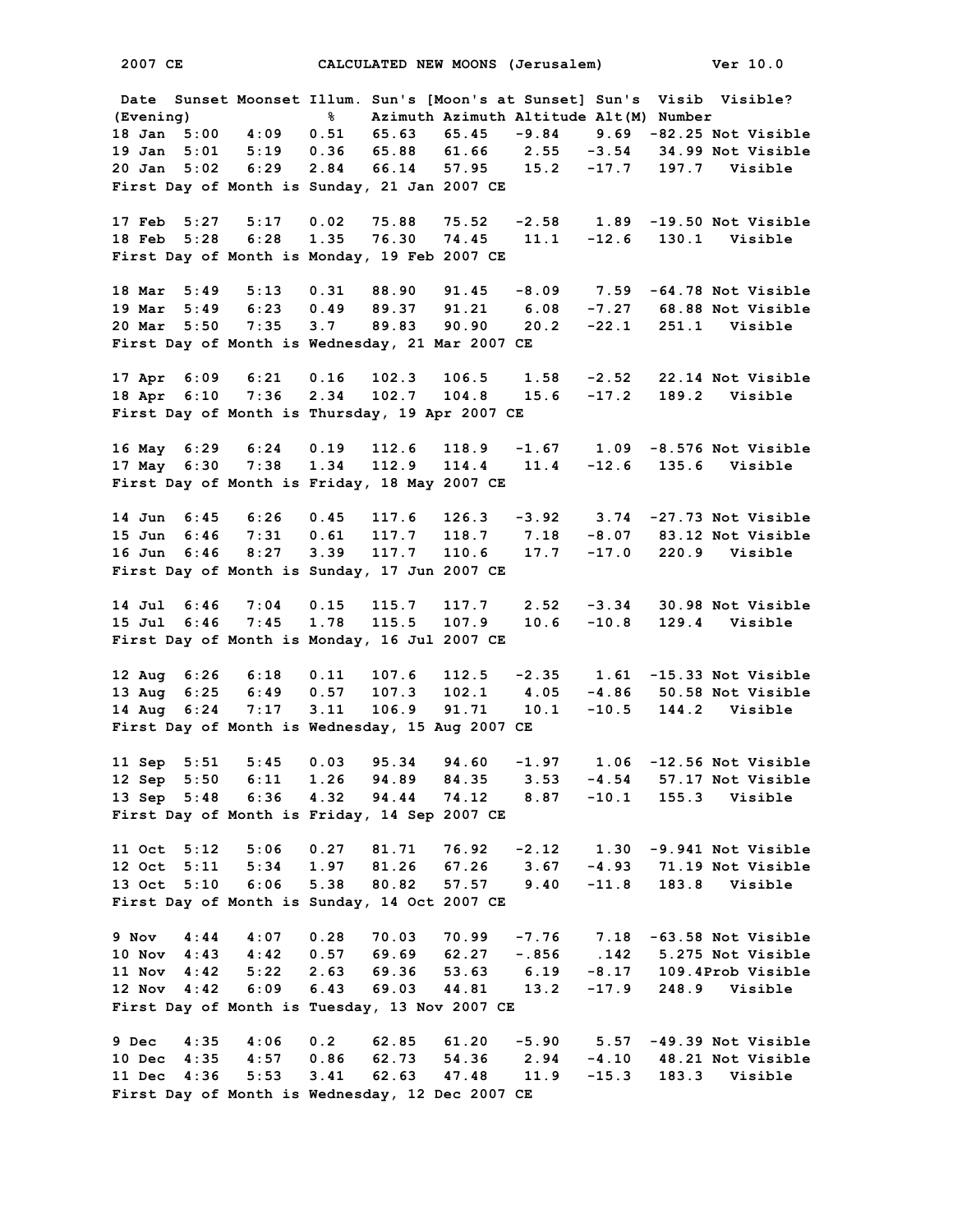**2008 CE CALCULATED NEW MOONS (Jerusalem) Ver 10.0 Date Sunset Moonset Illum. Sun's [Moon's at Sunset] Sun's Visib Visible? (Evening) % Azimuth Azimuth Altitude Alt(M) Number 8 Jan 4:51 4:45 0.1 63.52 61.11 -1.78 1.19 -11.23 Not Visible 9 Jan 4:52 5:47 1.37 63.69 56.97 9.12 -10.9 115.7 Visible First Day of Month is Thursday, 10 Jan 2008 CE 6 Feb 5:17 4:38 0.32 71.46 72.77 -8.28 7.82 -67.68 Not Visible 7 Feb 5:18 5:42 0.27 71.83 71.18 3.85 -4.91 45.30 Not Visible 8 Feb 5:19 6:46 2.58 72.21 69.63 16.2 -18.0 197.9 Visible First Day of Month is Saturday, 9 Feb 2008 CE 7 Mar 5:42 5:34 0.03 84.16 87.11 -2.39 1.59 -16.66 Not Visible 8 Mar 5:42 6:39 1.22 84.62 86.75 10.7 -12.1 123.6 Visible First Day of Month is Sunday, 9 Mar 2008 CE 5 Apr 6:01 5:25 0.44 97.51 103.2 -7.92 7.51 -61.91 Not Visible 6 Apr 6:02 6:35 0.52 97.95 102.1 5.80 -7.01 67.07 Not Visible 7 Apr 6:03 7:48 3.51 98.40 100.8 19.6 -21.4 244.1 Visible First Day of Month is Tuesday, 8 Apr 2008 CE 5 May 6:22 6:37 0.24 109.5 114.7 2.00 -2.93 27.75 Not Visible 6 May 6:23 7:53 2.32 109.8 110.8 15.6 -16.8 190.1 Visible First Day of Month is Wednesday, 7 May 2008 CE 3 Jun 6:41 6:40 0.19 116.6 122.7 -.871 .280 -1.214 Not Visible 4 Jun 6:41 7:49 1.36 116.7 115.4 11.3 -12.0 133.7 Visible First Day of Month is Thursday, 5 Jun 2008 CE 2 Jul 6:49 6:31 0.33 117.3 124.8 -3.6 3.31 -26.73 Not Visible 3 Jul 6:48 7:26 0.59 117.2 114.7 6.25 -6.89 72.22 Not Visible 4 Jul 6:48 8:12 3.72 117.1 104.3 15.5 -14.6 202.0 Visible First Day of Month is Saturday, 5 Jul 2008 CE 1 Aug 6:35 6:44 0.1 111.0 109.8 .884 -1.67 14.68 Not Visible 2 Aug 6:35 7:19 2.14 110.7 98.54 8.27 -8.61 111.9Prob Visible 3 Aug 6:34 7:51 6.56 110.4 87.08 15.0 -14.5 240.9 Visible First Day of Month is Monday, 4 Aug 2008 CE 30 Aug 6:05 5:48 0.05 100.2 102.1 -4.27 3.49 -33.33 Not Visible 31 Aug 6:04 6:18 0.9 99.83 90.87 2.08 -2.98 38.06 Not Visible 1 Sep 6:03 6:47 4.02 99.40 79.74 8.20 -9.13 143.1 Visible First Day of Month is Tuesday, 2 Sep 2008 CE 29 Sep 5:26 5:15 0.23 86.79 82.65 -3.12 2.30 -19.70 Not Visible 30 Sep 5:25 5:45 1.95 86.33 72.23 3.09 -4.23 65.19 Not Visible 1 Oct 5:24 6:16 5.59 85.88 61.94 9.13 -11.2 182.0 Visible First Day of Month is Thursday, 2 Oct 2008 CE 28 Oct 4:53 4:16 0.3 74.19 75.43 -8.05 7.43 -64.94 Not Visible 29 Oct 4:52 4:50 0.6 73.80 66.09 -1.12 .393 3.546 Not Visible 30 Oct 4:51 5:28 2.76 73.41 57.00 5.82 -7.64 106.9Prob Visible 31 Oct 4:50 6:11 6.65 73.02 47.87 12.6 -16.8 243.6 Visible First Day of Month is Saturday, 1 Nov 2008 CE 27 Nov 4:35 4:08 0.17 64.73 63.29 -5.71 5.30 -47.26 Not Visible 28 Nov 4:35 4:54 0.86 64.52 55.96 2.55 -3.65 43.84 Not Visible 29 Nov 4:35 5:45 3.31 64.32 48.69 10.8 -13.9 169.8 Visible First Day of Month is Sunday, 30 Nov 2008 CE 27 Dec 4:43 4:34 0.07 62.28 60.55 -2.28 1.71 -16.61 Not Visible 28 Dec 4:44 5:30 1.09 62.34 55.83 7.49 -9.11 95.40Prob Not Vis 29 Dec 4:44 6:28 3.9 62.41 51.04 17.3 -20.6 239.9 Visible First Day of Month is Tuesday, 30 Dec 2008 CE**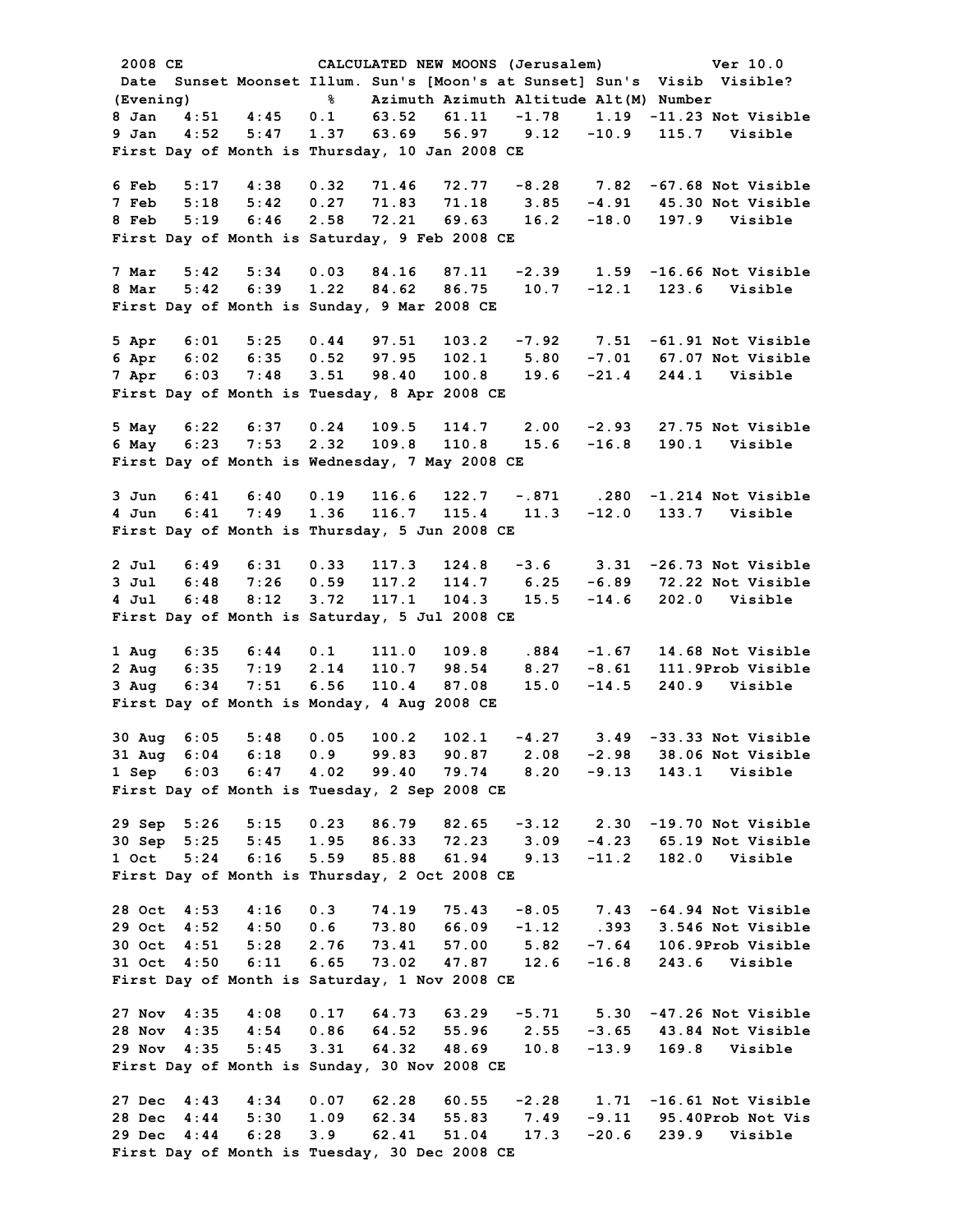**2009 CE CALCULATED NEW MOONS (Jerusalem) Ver 10.0 Date Sunset Moonset Illum. Sun's [Moon's at Sunset] Sun's Visib Visible? (Evening) % Azimuth Azimuth Altitude Alt(M) Number 26 Jan 5:08 5:19 0.08 68.00 68.19 1.39 -2.28 18.98 Not Visible 27 Jan 5:09 6:17 1.6 68.31 66.08 12.3 -13.9 146.2 Visible First Day of Month is Wednesday, 28 Jan 2009 CE 24 Feb 5:33 5:06 0.21 79.10 83.06 -6.22 5.50 -48.86 Not Visible 25 Feb 5:34 6:04 0.42 79.54 82.44 5.38 -6.51 60.90 Not Visible 26 Feb 5:35 7:03 2.75 79.98 81.79 17.2 -18.8 206.5 Visible First Day of Month is Friday, 27 Feb 2009 CE 26 Mar 5:55 5:52 0.14 92.85 98.29 -1.27 .410 -4.867 Not Visible 27 Mar 5:55 6:55 1.36 93.31 97.42 11.1 -12.6 130.2 Visible First Day of Month is Saturday, 28 Mar 2009 CE 24 Apr 6:14 5:44 0.47 105.4 112.8 -6.50 6.19 -49.45 Not Visible 25 Apr 6:15 6:52 0.58 105.7 110.0 6.29 -7.53 73.50 Not Visible 26 Apr 6:16 8:03 3.36 106.1 106.8 19.2 -20.5 239.0 Visible First Day of Month is Monday, 27 Apr 2009 CE 24 May 6:35 6:52 0.19 114.7 118.7 2.30 -3.17 29.81 Not Visible 25 May 6:36 8:00 2.15 114.9 112.3 14.6 -15.1 175.3 Visible First Day of Month is Tuesday, 26 May 2009 CE 22 Jun 6:48 6:43 0.07 117.8 122.2 -1.43 .882 -9.080 Not Visible 23 Jun 6:48 7:41 1.23 117.8 112.6 9.14 -9.47 108.1Prob Visible 24 Jun 6:48 8:31 5.37 117.8 102.3 19.2 -17.3 259.3 Visible First Day of Month is Thursday, 25 Jun 2009 CE 21 Jul 6:43 6:18 0.26 114.1 120.0 -5.25 4.93 -42.09 Not Visible 22 Jul 6:42 7:04 0.54 113.9 108.4 3.38 -4.03 44.32 Not Visible 23 Jul 6:42 7:43 3.85 113.6 96.67 11.6 -11.3 168.3 Visible First Day of Month is Friday, 24 Jul 2009 CE 20 Aug 6:17 6:12 0.16 104.4 101.0 -1.81 .991 -9.180 Not Visible 21 Aug 6:16 6:46 2.42 104.0 88.92 5.47 -6.20 92.03Prob Not Vis 22 Aug 6:15 7:19 7.29 103.6 76.78 12.3 -12.9 231.3 Visible First Day of Month is Sunday, 23 Aug 2009 CE 18 Sep 5:41 5:15 0.16 91.93 92.08 -6.26 5.53 -49.29 Not Visible 19 Sep 5:40 5:48 1.2 91.48 80.35 .834 -1.76 31.64 Not Visible 20 Sep 5:38 6:22 4.75 91.02 68.89 7.76 -9.27 153.7 Visible First Day of Month is Monday, 21 Sep 2009 CE 18 Oct 5:03 4:53 0.38 78.42 72.56 -2.81 2.15 -15.28 Not Visible 19 Oct 5:02 5:32 2.47 77.99 62.29 4.73 -6.20 90.44Prob Not Vis 20 Oct 5:01 6:15 6.64 77.57 52.13 12.0 -15.5 233.6 Visible First Day of Month is Wednesday, 21 Oct 2009 CE 16 Nov 4:39 4:08 0.19 67.63 67.46 -6.55 6.09 -54.34 Not Visible 17 Nov 4:39 4:54 0.8 67.33 58.96 1.98 -2.99 36.76 Not Visible 18 Nov 4:38 5:44 3.42 67.05 50.66 10.4 -13.3 166.1 Visible First Day of Month is Thursday, 19 Nov 2009 CE 16 Dec 4:37 4:29 0.05 62.22 60.90 -2.08 1.51 -15.10 Not Visible 17 Dec 4:38 5:25 1.16 62.18 55.14 7.52 -9.18 97.45Prob Not Vis 18 Dec 4:38 6:22 4.08 62.14 49.36 17.0 -20.6 241.6 Visible First Day of Month is Saturday, 19 Dec 2009 CE**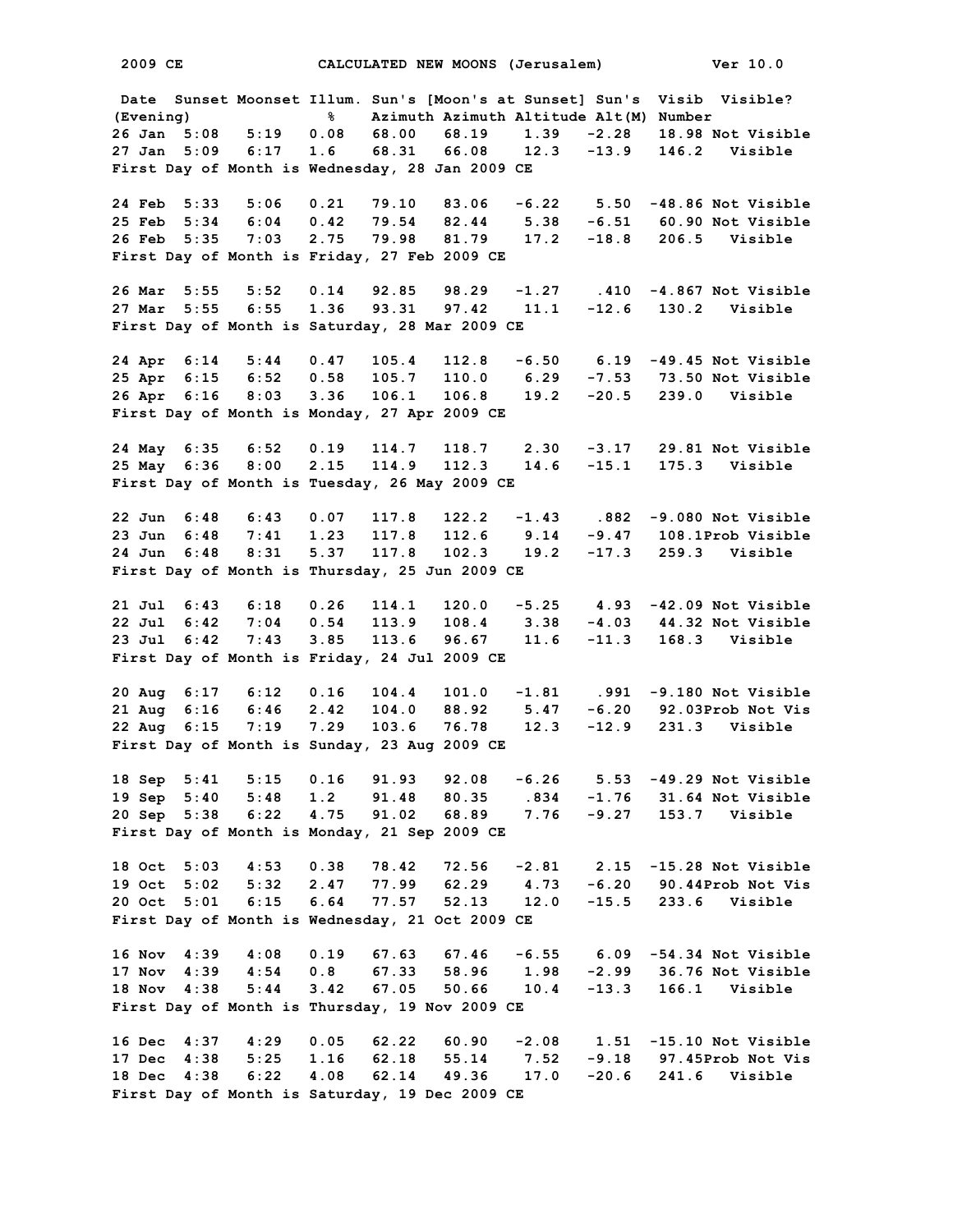**Date Sunset Moonset Illum. Sun's [Moon's at Sunset] Sun's Visib Visible? (Evening) % Azimuth Azimuth Altitude Alt(M) Number 15 Jan 4:58 5:11 0.1 64.99 65.45 1.74 -2.61 22.58 Not Visible 16 Jan 4:58 6:07 1.58 65.22 62.50 12.1 -13.7 145.2 Visible First Day of Month is Sunday, 17 Jan 2010 CE 13 Feb 5:24 4:56 0.25 74.36 79.12 -6.28 5.53 -49.10 Not Visible 14 Feb 5:25 5:51 0.33 74.76 78.01 4.44 -5.50 51.10 Not Visible 15 Feb 5:25 6:45 2.21 75.17 76.91 15.2 -16.7 180.6 Visible First Day of Month is Tuesday, 16 Feb 2010 CE 15 Mar 5:47 5:33 0.2 87.63 93.61 -3.56 2.74 -24.68 Not Visible 16 Mar 5:48 6:29 0.77 88.10 92.84 7.54 -8.82 86.70 Not Visible 17 Mar 5:48 7:25 3.26 88.56 91.94 18.7 -20.5 230.1 Visible First Day of Month is Thursday, 18 Mar 2010 CE 14 Apr 6:07 6:16 0.21 101.2 106.8 .883 -1.84 16.92 Not Visible 15 Apr 6:08 7:16 1.58 101.6 104.6 12.4 -13.9 146.4 Visible First Day of Month is Friday, 16 Apr 2010 CE 13 May 6:27 6:07 0.28 111.8 118.5 -4.50 4.09 -33.93 Not Visible 14 May 6:28 7:10 0.58 112.1 113.7 6.92 -7.98 79.79 Not Visible 15 May 6:29 8:12 3.3 112.4 108.4 18.4 -18.6 227.6 Visible First Day of Month is Sunday, 16 May 2010 CE 12 Jun 6:45 6:58 0.09 117.5 118.5 1.67 -2.42 21.61 Not Visible 13 Jun 6:45 7:54 2.03 117.6 110.1 12.1 -12.0 147.6 Visible First Day of Month is Monday, 14 Jun 2010 CE 11 Jul 6:47 6:33 0.02 116.2 118.1 -3.28 2.71 -26.52 Not Visible 12 Jul 6:47 7:20 1.16 116.0 107.4 5.71 -6.13 74.37 Not Visible 13 Jul 6:46 8:02 5.21 115.8 96.18 14.4 -13.4 213.8 Visible First Day of Month is Wednesday, 14 Jul 2010 CE 9 Aug 6:29 5:53 0.35 108.6 113.1 -7.68 7.27 -61.86 Not Visible 10 Aug 6:28 6:33 0.58 108.2 100.9 .281 -1.07 16.21 Not Visible 11 Aug 6:27 7:10 3.86 107.9 88.79 8.18 -8.59 138.3 Visible First Day of Month is Thursday, 12 Aug 2010 CE 8 Sep 5:54 5:40 0.25 96.55 92.32 -3.85 3.06 -25.73 Not Visible 9 Sep 5:53 6:16 2.51 96.10 80.02 3.96 -4.94 80.78 Not Visible 10 Sep 5:52 6:54 7.56 95.66 67.73 11.5 -13.1 232.3 Visible First Day of Month is Saturday, 11 Sep 2010 CE 7 Oct 5:17 4:46 0.22 83.37 83.26 -7.06 6.45 -56.56 Not Visible 8 Oct 5:16 5:26 1.25 82.92 71.64 1.26 -2.21 36.32 Not Visible 9 Oct 5:14 6:09 5.03 82.48 60.24 9.43 -11.7 177.2 Visible First Day of Month is Sunday, 10 Oct 2010 CE 6 Nov 4:46 4:44 0.33 70.99 65.64 -.966 .298 5.816 Not Visible 7 Nov 4:45 5:35 2.66 70.63 55.86 8.17 -10.3 128.5 Visible First Day of Month is Monday, 8 Nov 2010 CE 5 Dec 4:35 4:16 0.05 63.35 64.16 -4.16 3.67 -34.65 Not Visible 6 Dec 4:35 5:13 0.9 63.21 56.80 6.04 -7.46 78.14 Not Visible 7 Dec 4:35 6:13 3.97 63.07 49.51 16.0 -19.5 230.0 Visible First Day of Month is Wednesday, 8 Dec 2010 CE**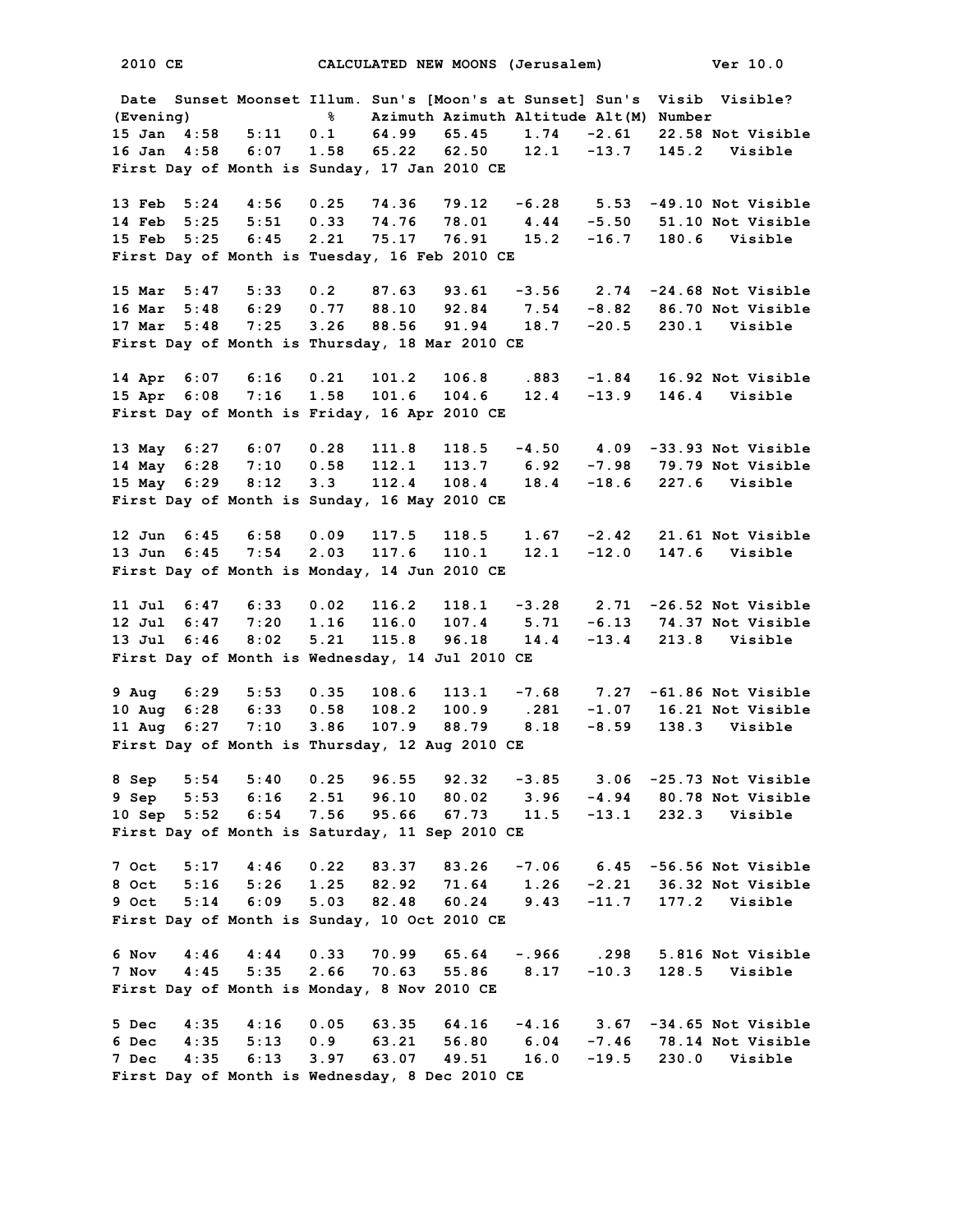**Date Sunset Moonset Illum. Sun's [Moon's at Sunset] Sun's Visib Visible? (Evening) % Azimuth Azimuth Altitude Alt(M) Number 4 Jan 4:48 4:59 0.07 62.98 63.98 1.34 -2.13 18.19 Not Visible 5 Jan 4:49 5:59 1.61 63.12 59.70 12.1 -13.8 146.5 Visible First Day of Month is Thursday, 6 Jan 2011 CE 2 Feb 5:14 4:47 0.28 70.13 75.70 -6.00 5.25 -46.30 Not Visible 3 Feb 5:15 5:44 0.38 70.48 73.74 4.93 -5.95 56.57 Not Visible 4 Feb 5:16 6:39 2.33 70.84 71.84 15.7 -17.2 187.4 Visible First Day of Month is Saturday, 5 Feb 2011 CE 4 Mar 5:39 5:26 0.21 82.45 88.67 -3.35 2.50 -22.54 Not Visible 5 Mar 5:40 6:20 0.75 82.91 87.65 7.39 -8.62 84.73 Not Visible 6 Mar 5:40 7:13 3.05 83.37 86.56 18.1 -19.7 219.8 Visible First Day of Month is Monday, 7 Mar 2011 CE 3 Apr 6:00 6:02 0.18 96.28 102.0 -.397 -.537 4.329 Not Visible 4 Apr 6:00 6:56 1.17 96.74 100.3 10.3 -11.7 119.3 Visible First Day of Month is Tuesday, 5 Apr 2011 CE 3 May 6:20 6:42 0.22 108.5 111.4 3.33 -4.34 39.99 Not Visible 4 May 6:21 7:38 1.92 108.9 107.6 13.9 -14.8 164.4 Visible First Day of Month is Thursday, 5 May 2011 CE 1 Jun 6:39 6:27 0.05 116.2 119.6 -2.99 2.41 -23.04 Not Visible 2 Jun 6:40 7:21 0.71 116.3 113.2 6.86 -7.52 79.74 Not Visible 3 Jun 6:40 8:12 3.55 116.5 106.3 16.7 -15.9 211.6 Visible First Day of Month is Saturday, 4 Jun 2011 CE 1 Jul 6:49 6:54 0.16 117.4 114.6 .262 -.974 9.200 Not Visible 2 Jul 6:49 7:39 2.2 117.3 105.4 9.05 -9.00 120.1 Visible First Day of Month is Sunday, 3 Jul 2011 CE 30 Jul 6:38 6:15 0.1 111.8 111.6 -5.16 4.47 -41.81 Not Visible 31 Jul 6:37 6:55 1.28 111.6 100.7 2.83 -3.49 50.35 Not Visible 1 Aug 6:36 7:32 5.15 111.3 89.45 10.7 -10.7 181.1 Visible First Day of Month is Tuesday, 2 Aug 2011 CE 28 Aug 6:09 5:26 0.47 101.4 104.9 -9.28 8.75 -73.64 Not Visible 29 Aug 6:07 6:04 0.63 100.9 93.07 -1.43 .589 1.856 Not Visible 30 Aug 6:06 6:42 3.71 100.5 81.18 6.54 -7.43 123.1 Visible First Day of Month is Wednesday, 31 Aug 2011 CE 27 Sep 5:30 5:13 0.22 88.04 84.33 -4.24 3.54 -30.65 Not Visible 28 Sep 5:29 5:54 2.29 87.58 72.50 4.34 -5.53 81.40 Not Visible 29 Sep 5:27 6:39 7.24 87.12 60.54 12.7 -15.3 243.7 Visible First Day of Month is Friday, 30 Sep 2011 CE 26 Oct 4:56 4:26 0.17 75.28 76.54 -6.51 5.96 -53.55 Not Visible 27 Oct 4:55 5:14 1.01 74.88 65.58 3.08 -4.17 49.46 Not Visible 28 Oct 4:54 6:08 4.8 74.48 54.65 12.5 -15.6 206.4 Visible First Day of Month is Saturday, 29 Oct 2011 CE 25 Nov 4:36 4:47 0.18 65.35 62.70 1.29 -2.08 19.65 Not Visible 26 Nov 4:36 5:48 2.6 65.12 53.77 11.9 -14.5 165.2 Visible First Day of Month is Sunday, 27 Nov 2011 CE 24 Dec 4:41 4:31 0.05 62.13 65.60 -2.51 1.91 -18.85 Not Visible 25 Dec 4:41 5:36 1.01 62.15 59.52 9.18 -10.5 109.2Prob Visible 26 Dec 4:42 6:40 4.46 62.19 53.38 20.5 -23.6 276.3 Visible First Day of Month is Tuesday, 27 Dec 2011 CE**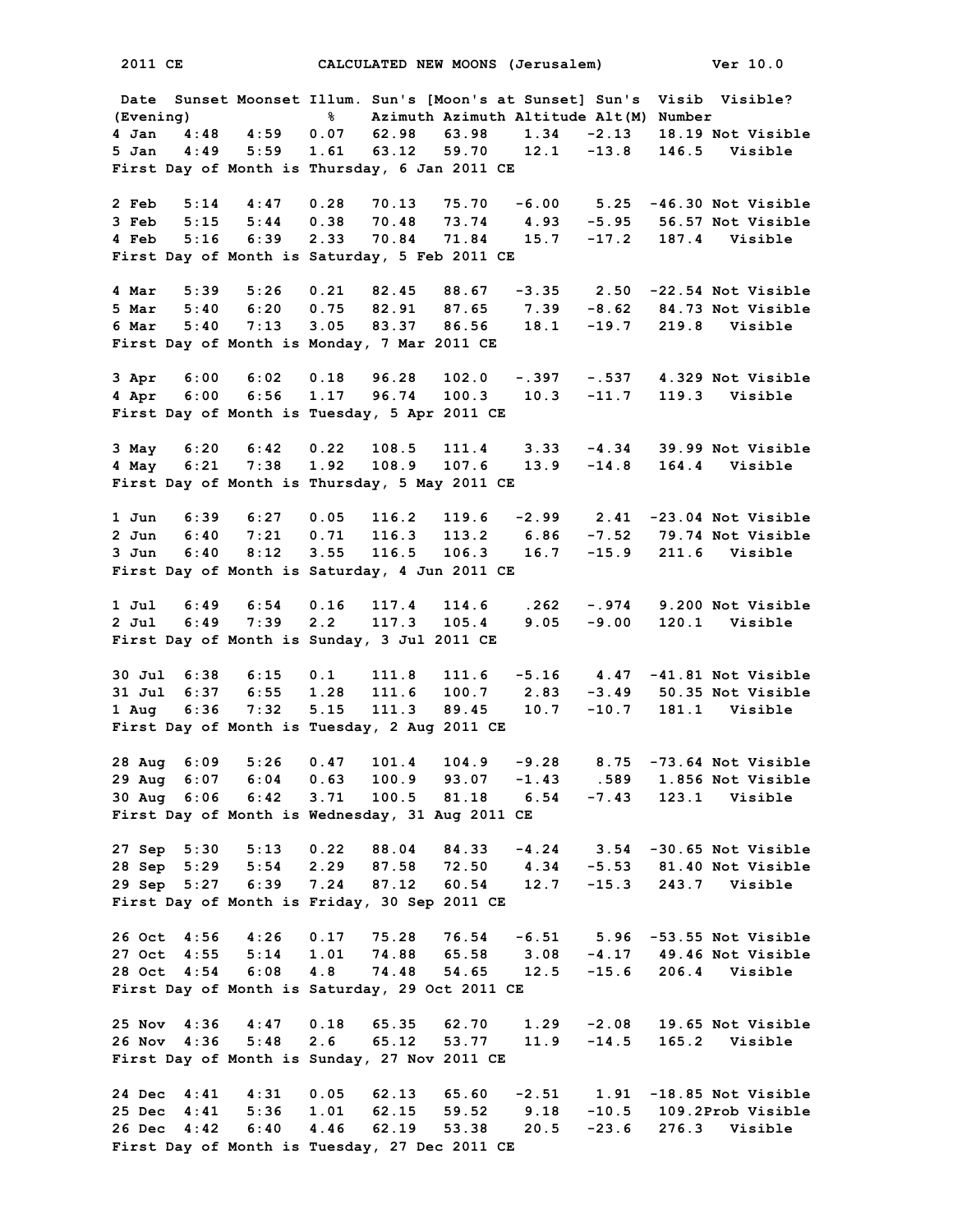**Date Sunset Moonset Illum. Sun's [Moon's at Sunset] Sun's Visib Visible? (Evening) % Azimuth Azimuth Altitude Alt(M) Number 23 Jan 5:04 5:25 0.24 66.90 70.64 3.25 -4.12 38.82 Not Visible 24 Jan 5:05 6:26 2.14 67.19 67.44 14.9 -16.4 178.6 Visible First Day of Month is Wednesday, 25 Jan 2012 CE 21 Feb 5:30 5:13 0.28 77.48 84.12 -4.29 3.49 -29.70 Not Visible 22 Feb 5:31 6:10 0.71 77.91 82.46 7.20 -8.36 82.15 Not Visible 23 Feb 5:32 7:06 3.13 78.34 80.77 18.4 -20.1 223.9 Visible First Day of Month is Friday, 24 Feb 2012 CE 22 Mar 5:52 5:53 0.16 91.13 96.68 -.587 -.345 2.244 Not Visible 23 Mar 5:53 6:48 1.17 91.59 95.00 10.3 -11.7 118.7 Visible First Day of Month is Saturday, 24 Mar 2012 CE 21 Apr 6:12 6:30 0.18 104.3 107.0 2.69 -3.72 33.10 Not Visible 22 Apr 6:13 7:24 1.71 104.7 104.0 13.0 -14.1 152.7 Visible First Day of Month is Monday, 23 Apr 2012 CE 20 May 6:32 6:13 0.08 113.9 117.0 -4.46 3.88 -35.76 Not Visible 21 May 6:33 7:05 0.45 114.1 112.0 5.11 -5.92 59.94 Not Visible 22 May 6:34 7:54 2.64 114.3 106.7 14.6 -14.5 179.2 Visible First Day of Month is Wednesday, 23 May 2012 CE 19 Jun 6:47 6:39 0.04 117.8 116.8 -2.31 1.59 -16.23 Not Visible 20 Jun 6:47 7:24 1.2 117.8 109.4 6.20 -6.57 80.22 Not Visible 21 Jun 6:48 8:06 4.31 117.8 101.5 14.6 -13.5 201.6 Visible First Day of Month is Friday, 22 Jun 2012 CE 18 Jul 6:44 6:04 0.35 114.7 117.4 -8.37 7.90 -68.31 Not Visible 19 Jul 6:44 6:44 0.43 114.5 108.3 -.746 -.055 4.578 Not Visible 20 Jul 6:43 7:22 2.66 114.3 98.94 6.97 -7.20 108.9Prob Visible 21 Jul 6:43 7:58 7.06 114.0 89.04 14.5 -13.6 243.6 Visible First Day of Month is Sunday, 22 Jul 2012 CE 17 Aug 6:20 5:56 0.19 105.5 103.4 -5.63 4.84 -43.58 Not Visible 18 Aug 6:19 6:32 1.45 105.1 93.04 1.92 -2.75 44.98 Not Visible 19 Aug 6:18 7:08 5.13 104.7 82.33 9.54 -10.1 171.5 Visible First Day of Month is Monday, 20 Aug 2012 CE 15 Sep 5:45 5:05 0.42 93.17 96.29 -9.02 8.39 -70.74 Not Visible 16 Sep 5:43 5:42 0.57 92.72 85.29 -1.03 .172 4.604 Not Visible 17 Sep 5:42 6:21 3.4 92.26 74.19 7.14 -8.42 124.8 Visible First Day of Month is Tuesday, 18 Sep 2012 CE 15 Oct 5:07 4:55 0.08 79.60 77.68 -2.99 2.30 -22.24 Not Visible 16 Oct 5:05 5:41 1.88 79.16 66.76 6.20 -7.65 93.62Prob Not Vis 17 Oct 5:04 6:33 6.53 78.73 55.49 15.2 -18.8 260.8 Visible First Day of Month is Thursday, 18 Oct 2012 CE 13 Nov 4:41 4:17 0.16 68.46 72.37 -5.30 4.71 -42.61 Not Visible 14 Nov 4:40 5:12 0.73 68.15 62.47 5.23 -6.44 66.32 Not Visible 15 Nov 4:40 6:13 4.32 67.85 52.38 15.6 -19.1 230.5 Visible First Day of Month is Friday, 16 Nov 2012 CE 13 Dec 4:36 4:54 0.14 62.39 63.51 2.61 -3.40 31.28 Not Visible 14 Dec 4:37 6:02 2.45 62.32 55.74 14.5 -16.8 185.4 Visible First Day of Month is Saturday, 15 Dec 2012 CE**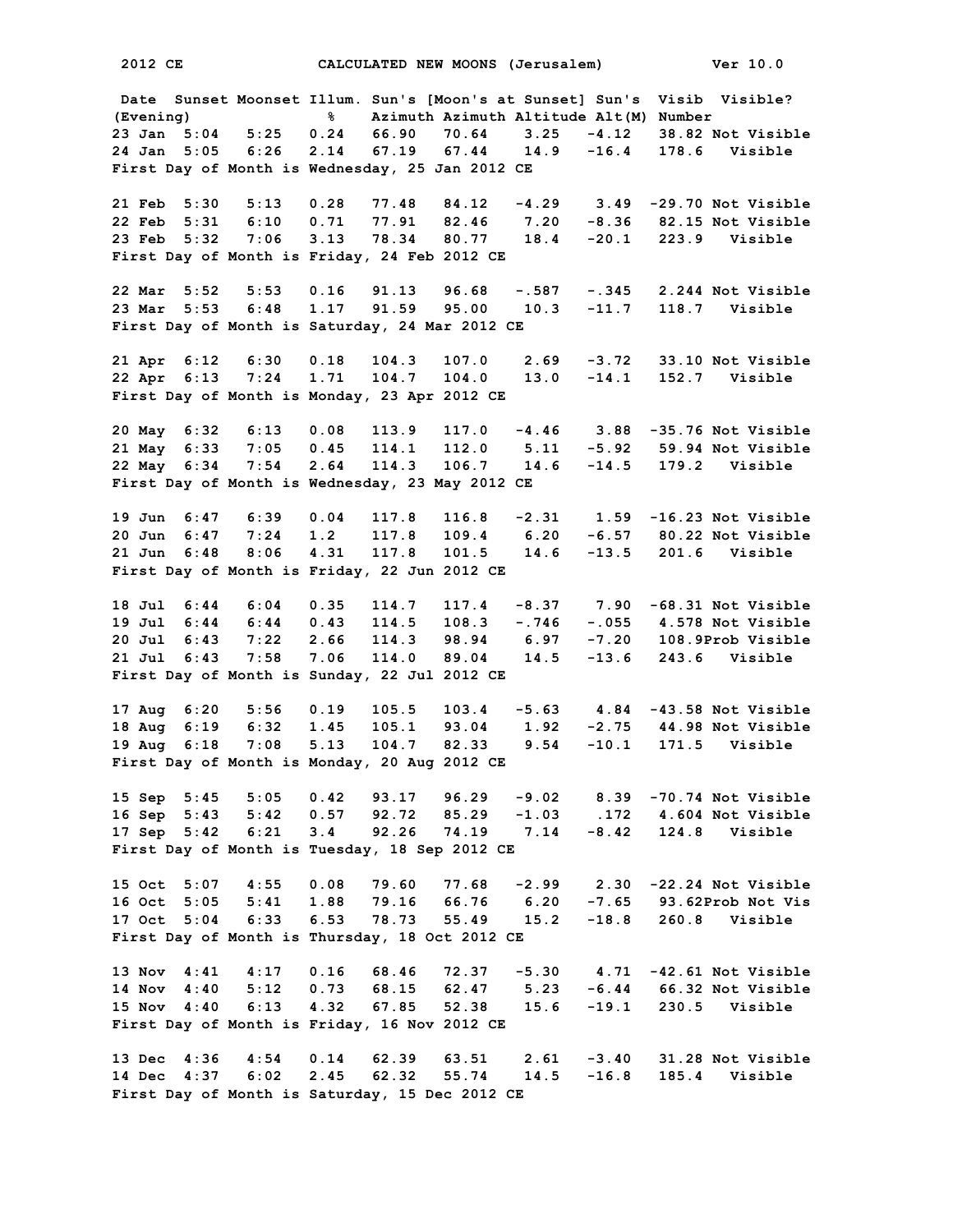**Date Sunset Moonset Illum. Sun's [Moon's at Sunset] Sun's Visib Visible? (Evening) % Azimuth Azimuth Altitude Alt(M) Number 11 Jan 4:54 4:44 0.19 64.21 70.31 -2.54 1.89 -16.67 Not Visible 12 Jan 4:55 5:53 1.1 64.41 65.42 10.2 -11.4 118.6 Visible First Day of Month is Sunday, 13 Jan 2013 CE 10 Feb 5:21 5:43 0.34 73.28 78.26 3.64 -4.60 43.68 Not Visible 11 Feb 5:22 6:47 2.47 73.67 75.53 16.2 -17.7 194.0 Visible First Day of Month is Tuesday, 12 Feb 2013 CE 11 Mar 5:44 5:32 0.18 85.90 91.69 -3.29 2.50 -22.21 Not Visible 12 Mar 5:45 6:32 0.9 86.37 89.64 8.81 -10.1 100.2Prob Visible 13 Mar 5:46 7:31 3.81 86.83 87.48 20.6 -22.3 254.6 Visible First Day of Month is Thursday, 14 Mar 2013 CE 10 Apr 6:05 6:17 0.11 99.62 102.2 1.64 -2.64 21.92 Not Visible 11 Apr 6:05 7:14 1.65 100.0 99.42 12.7 -14.0 149.3 Visible First Day of Month is Friday, 12 Apr 2013 CE 9 May 6:25 6:01 0.11 110.7 113.2 -5.28 4.67 -43.20 Not Visible 10 May 6:25 6:55 0.43 111.0 108.9 4.89 -5.77 57.28 Not Visible 11 May 6:26 7:47 2.6 111.3 104.4 14.8 -15.1 181.4 Visible First Day of Month is Sunday, 12 May 2013 CE 8 Jun 6:43 6:32 0.06 117.2 115.9 -2.81 2.07 -20.71 Not Visible 9 Jun 6:44 7:19 1.07 117.3 109.6 6.00 -6.45 76.01 Not Visible 10 Jun 6:44 8:03 3.84 117.4 103.0 14.6 -13.7 195.3 Visible First Day of Month is Tuesday, 11 Jun 2013 CE 8 Jul 6:48 6:43 0.31 116.6 111.4 -1.66 .845 -5.882 Not Visible 9 Jul 6:48 7:22 1.99 116.4 103.5 6.02 -6.31 89.66Prob Not Vis 10 Jul 6:47 7:58 5.46 116.3 95.23 13.5 -12.6 209.6 Visible First Day of Month is Thursday, 11 Jul 2013 CE 6 Aug 6:31 5:59 0.24 109.5 109.4 -7.22 6.48 -57.48 Not Visible 7 Aug 6:31 6:34 0.78 109.2 100.4 -.072 -.792 16.25 Not Visible 8 Aug 6:30 7:08 3.25 108.8 91.34 7.15 -7.63 119.5 Visible First Day of Month is Friday, 9 Aug 2013 CE 5 Sep 5:58 5:43 0.16 97.75 94.78 -3.95 3.09 -28.19 Not Visible 6 Sep 5:57 6:17 1.58 97.31 85.06 3.46 -4.43 61.11 Not Visible 7 Sep 5:55 6:53 5.17 96.87 75.02 10.9 -12.1 187.2 Visible First Day of Month is Sunday, 8 Sep 2013 CE 4 Oct 5:20 4:51 0.23 84.61 88.09 -6.78 6.05 -53.17 Not Visible 5 Oct 5:19 5:29 0.47 84.15 78.12 1.30 -2.26 24.23 Not Visible 6 Oct 5:18 6:10 3.13 83.70 67.93 9.55 -11.3 144.4 Visible First Day of Month is Monday, 7 Oct 2013 CE 3 Nov 4:48 4:48 0.01 71.98 72.58 -.760 .024 -2.374 Not Visible 4 Nov 4:47 5:37 1.59 71.61 62.76 8.71 -10.3 113.3 Visible First Day of Month is Tuesday, 5 Nov 2013 CE 2 Dec 4:35 4:16 0.29 63.80 70.57 -4.30 3.63 -31.20 Not Visible 3 Dec 4:35 5:15 0.61 63.63 61.98 6.74 -7.88 78.23 Not Visible 4 Dec 4:35 6:19 3.87 63.47 53.06 17.8 -20.9 241.9 Visible First Day of Month is Thursday, 5 Dec 2013 CE**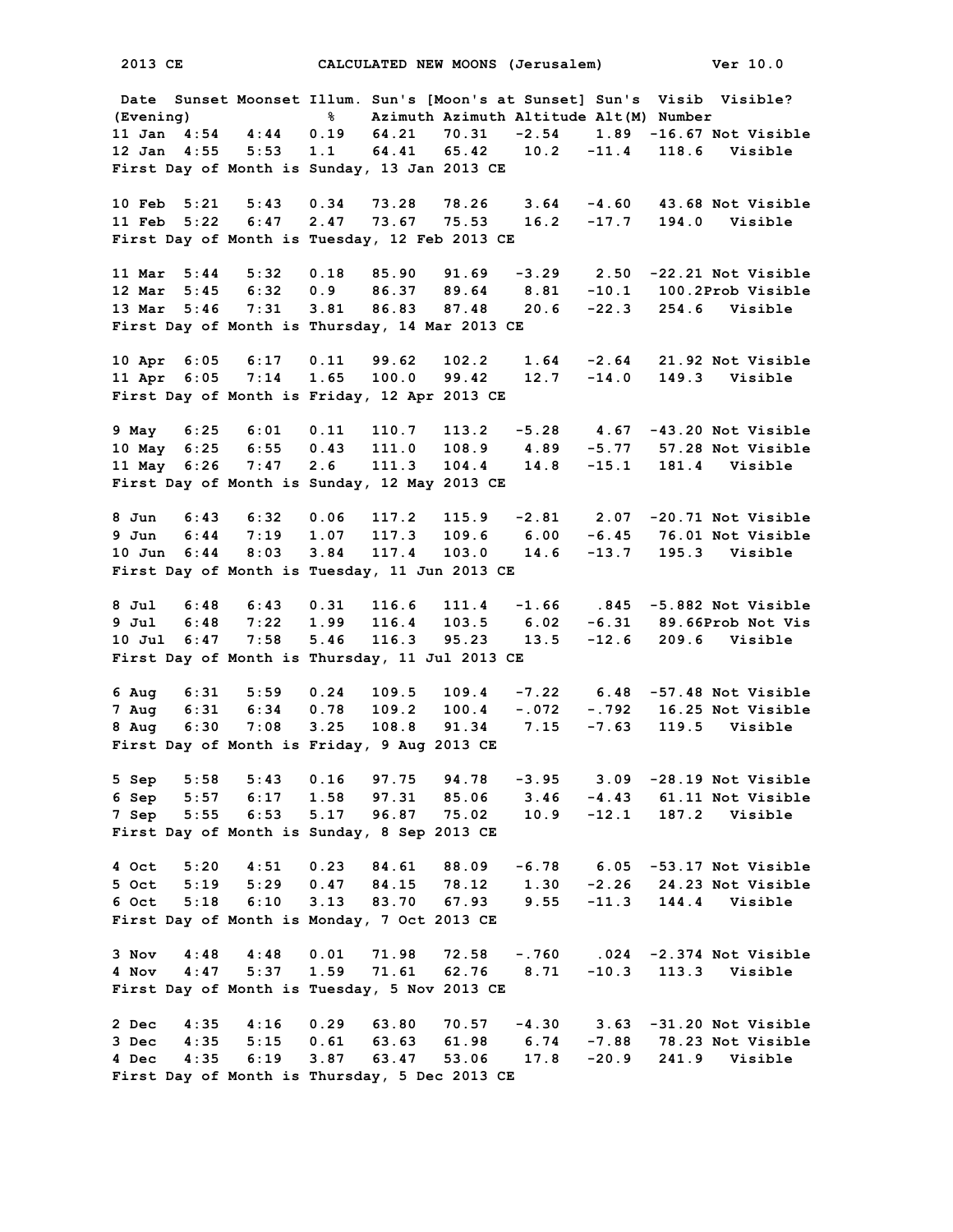**2014 CE CALCULATED NEW MOONS (Jerusalem) Ver 10.0 Date Sunset Moonset Illum. Sun's [Moon's at Sunset] Sun's Visib Visible? (Evening) % Azimuth Azimuth Altitude Alt(M) Number 1 Jan 4:46 5:02 0.2 62.67 66.91 2.38 -3.10 29.42 Not Visible 2 Jan 4:47 6:12 2.23 62.78 60.45 15.0 -16.8 183.6 Visible First Day of Month is Friday, 3 Jan 2014 CE 30 Jan 5:11 4:55 0.3 69.21 76.29 -3.97 3.27 -27.11 Not Visible 31 Jan 5:12 6:05 1 69.54 72.25 9.54 -10.7 109.4Prob Visible 1 Feb 5:13 7:13 4.63 69.88 68.05 22.8 -24.9 291.3 Visible First Day of Month is Sunday, 2 Feb 2014 CE 1 Mar 5:37 5:56 0.24 81.22 85.16 3.07 -4.09 36.99 Not Visible 2 Mar 5:37 7:02 2.51 81.67 82.39 16.3 -17.9 195.6 Visible First Day of Month is Monday, 3 Mar 2014 CE 30 Mar 5:57 5:46 0.04 94.59 97.76 -3.05 2.29 -22.49 Not Visible 31 Mar 5:58 6:49 1.01 95.05 94.94 9.60 -10.8 109.1Prob Visible 1 Apr 5:58 7:51 4.41 95.50 91.90 21.8 -23.2 275.6 Visible First Day of Month is Wednesday, 2 Apr 2014 CE 29 Apr 6:18 6:36 0.22 107.2 105.6 2.81 -3.73 34.16 Not Visible 30 Apr 6:18 7:34 2.32 107.5 101.5 14.1 -14.7 170.7 Visible First Day of Month is Thursday, 1 May 2014 CE 28 May 6:37 6:20 0.09 115.5 114.3 -4.02 3.31 -31.33 Not Visible 29 May 6:38 7:13 0.99 115.7 108.6 5.98 -6.52 74.88 Not Visible 30 May 6:38 8:03 3.84 115.9 102.7 15.6 -14.9 205.5 Visible First Day of Month is Saturday, 31 May 2014 CE 27 Jun 6:48 6:44 0.31 117.7 112.6 -1.56 .771 -4.749 Not Visible 28 Jun 6:49 7:28 1.94 117.6 105.4 6.83 -7.02 96.51Prob Not Vis 29 Jun 6:49 8:07 5.33 117.6 97.90 14.9 -13.6 219.2 Visible First Day of Month is Monday, 30 Jun 2014 CE 26 Jul 6:40 6:07 0.24 112.9 112.8 -7.27 6.56 -58.47 Not Visible 27 Jul 6:39 6:44 0.68 112.6 104.6 .133 -.962 17.00 Not Visible 28 Jul 6:39 7:20 2.9 112.3 96.35 7.48 -7.77 117.2 Visible First Day of Month is Tuesday, 29 Jul 2014 CE 25 Aug 6:12 5:55 0.11 102.5 100.7 -4.30 3.43 -32.28 Not Visible 26 Aug 6:11 6:28 1.14 102.1 91.97 2.74 -3.65 47.73 Not Visible 27 Aug 6:09 7:01 3.97 101.7 83.03 9.77 -10.5 156.3 Visible First Day of Month is Thursday, 28 Aug 2014 CE 24 Sep 5:33 5:36 0.16 89.28 86.16 -.362 -.573 4.818 Not Visible 25 Sep 5:32 6:10 1.86 88.83 77.04 6.96 -8.21 98.58Prob Not Vis 26 Sep 5:31 6:47 5.51 88.37 67.52 14.2 -16.2 226.0 Visible First Day of Month is Saturday, 27 Sep 2014 CE 23 Oct 4:58 4:46 0.09 76.40 80.67 -3.30 2.52 -23.74 Not Visible 24 Oct 4:57 5:25 0.56 75.99 71.62 4.74 -5.85 57.93 Not Visible 25 Oct 4:56 6:08 3.19 75.58 62.24 12.8 -15.1 179.1 Visible First Day of Month is Sunday, 26 Oct 2014 CE 22 Nov 4:37 4:48 0.1 66.03 68.89 1.49 -2.26 19.57 Not Visible 23 Nov 4:36 5:40 1.57 65.77 60.21 10.9 -12.6 135.3 Visible First Day of Month is Monday, 24 Nov 2014 CE 21 Dec 4:39 4:21 0.45 62.10 70.55 -4.08 3.35 -26.53 Not Visible 22 Dec 4:40 5:21 0.59 62.10 63.38 7.08 -8.08 80.18 Not Visible 23 Dec 4:40 6:25 3.46 62.11 55.88 18.4 -20.8 237.7 Visible First Day of Month is Wednesday, 24 Dec 2014 CE**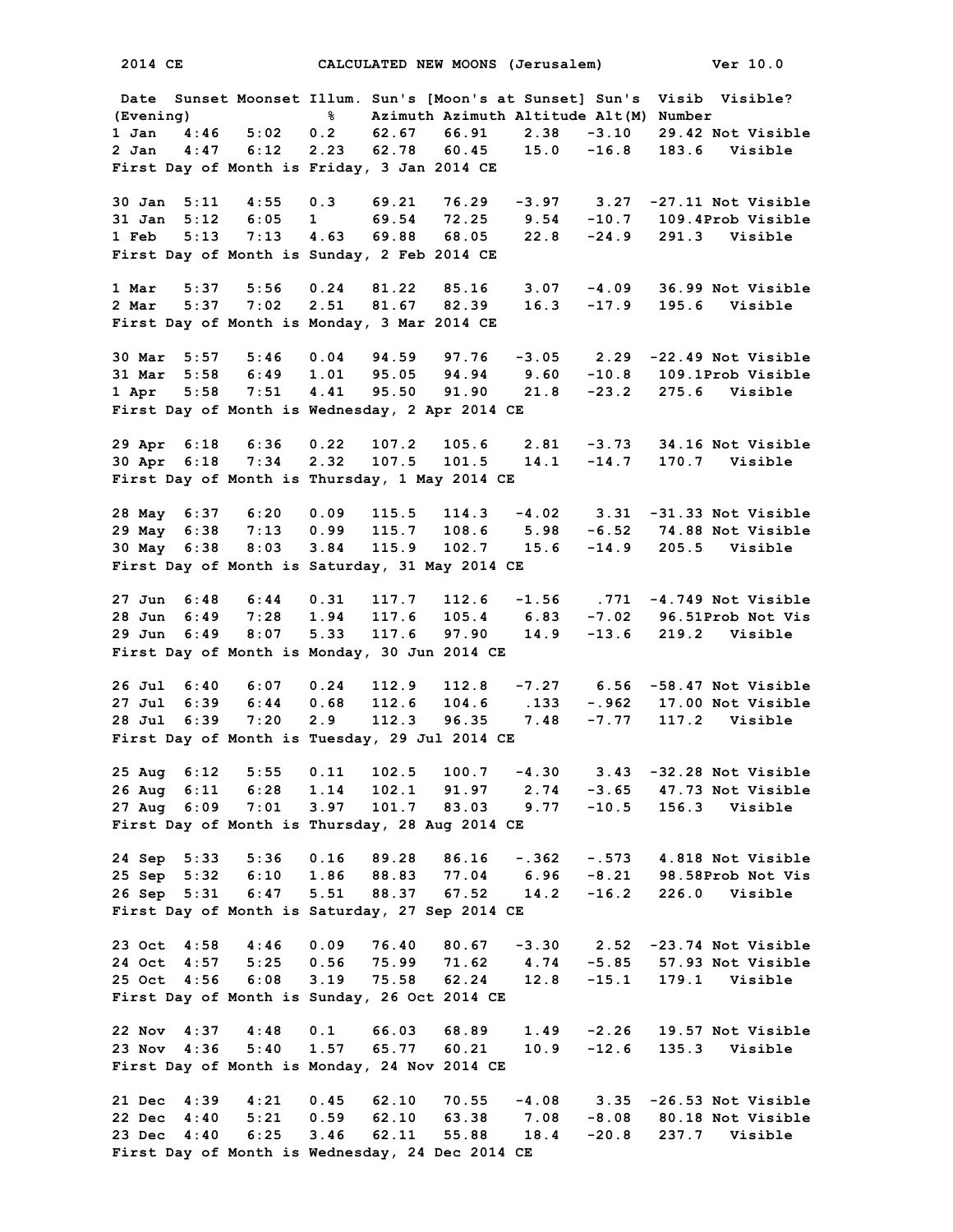**2015 CE CALCULATED NEW MOONS (Jerusalem) Ver 10.0 Date Sunset Moonset Illum. Sun's [Moon's at Sunset] Sun's Visib Visible? (Evening) % Azimuth Azimuth Altitude Alt(M) Number 20 Jan 5:02 5:10 0.18 66.16 71.41 .931 -1.68 15.52 Not Visible 21 Jan 5:03 6:19 1.86 66.42 66.23 13.8 -15.3 164.1 Visible First Day of Month is Thursday, 22 Jan 2015 CE 18 Feb 5:28 5:02 0.29 76.32 82.13 -5.89 5.24 -45.18 Not Visible 19 Feb 5:29 6:11 0.72 76.75 78.66 7.83 -9.05 88.11Prob Not Vis 20 Feb 5:29 7:20 4.18 77.17 75.02 21.4 -23.5 270.3 Visible First Day of Month is Saturday, 21 Feb 2015 CE 20 Mar 5:50 6:03 0.11 89.86 91.07 1.89 -2.87 23.96 Not Visible 21 Mar 5:51 7:12 2.39 90.32 88.03 15.5 -17.0 186.2 Visible First Day of Month is Sunday, 22 Mar 2015 CE 18 Apr 6:10 5:55 0.04 102.8 102.8 -3.68 2.97 -28.85 Not Visible 19 Apr 6:10 7:02 1.17 103.2 99.09 9.39 -10.4 110.1Prob Visible 20 Apr 6:11 8:06 4.99 103.6 95.05 22.0 -22.4 284.3 Visible First Day of Month is Tuesday, 21 Apr 2015 CE 17 May 6:30 5:47 0.4 112.9 113.3 -8.97 8.52 -73.06 Not Visible 18 May 6:31 6:50 0.48 113.2 108.0 2.91 -3.66 39.02 Not Visible 19 May 6:31 7:49 3.08 113.4 102.6 14.4 -14.2 183.5 Visible First Day of Month is Wednesday, 20 May 2015 CE 16 Jun 6:46 6:33 0.2 117.7 114.1 -3.30 2.56 -22.70 Not Visible 17 Jun 6:46 7:25 1.62 117.8 107.1 6.68 -6.94 90.73Prob Not Vis 18 Jun 6:47 8:13 5.14 117.8 99.93 16.2 -14.8 228.4 Visible First Day of Month is Friday, 19 Jun 2015 CE 15 Jul 6:46 6:07 0.31 115.5 116.2 -8.17 7.60 -66.84 Not Visible 16 Jul 6:45 6:51 0.58 115.3 108.1 .347 -1.11 17.15 Not Visible 17 Jul 6:45 7:32 2.84 115.1 99.99 8.64 -8.69 126.2 Visible First Day of Month is Saturday, 18 Jul 2015 CE 14 Aug 6:24 6:09 0.09 106.9 105.5 -3.95 3.11 -29.35 Not Visible 15 Aug 6:23 6:44 1.11 106.5 96.92 3.49 -4.31 53.97 Not Visible 16 Aug 6:22 7:18 3.93 106.1 88.25 10.7 -11.1 163.0 Visible First Day of Month is Monday, 17 Aug 2015 CE 13 Sep 5:48 5:52 0.13 94.41 91.84 .029 -.993 7.436 Not Visible 14 Sep 5:47 6:25 1.7 93.95 83.10 7.06 -8.16 96.21Prob Not Vis 15 Sep 5:46 6:58 5 93.50 74.11 13.9 -15.3 211.9 Visible First Day of Month is Wednesday, 16 Sep 2015 CE 12 Oct 5:11 5:00 0.14 81.24 86.39 -3.14 2.29 -21.17 Not Visible 13 Oct 5:10 5:34 0.4 80.79 77.77 4.04 -5.12 48.63 Not Visible 14 Oct 5:09 6:09 2.47 80.35 68.96 11.2 -12.9 148.9 Visible First Day of Month is Thursday, 15 Oct 2015 CE 11 Nov 4:42 4:47 0.13 69.34 74.08 .127 -.925 8.140 Not Visible 12 Nov 4:42 5:28 0.88 69.02 65.76 8.06 -9.34 94.61Prob Not Vis 13 Nov 4:41 6:12 3.59 68.69 57.04 15.9 -18.7 217.3 Visible First Day of Month is Saturday, 14 Nov 2015 CE 11 Dec 4:36 4:55 0.22 62.63 66.45 2.95 -3.72 35.16 Not Visible 12 Dec 4:36 5:47 1.67 62.53 58.94 12.3 -14.0 149.4 Visible First Day of Month is Sunday, 13 Dec 2015 CE**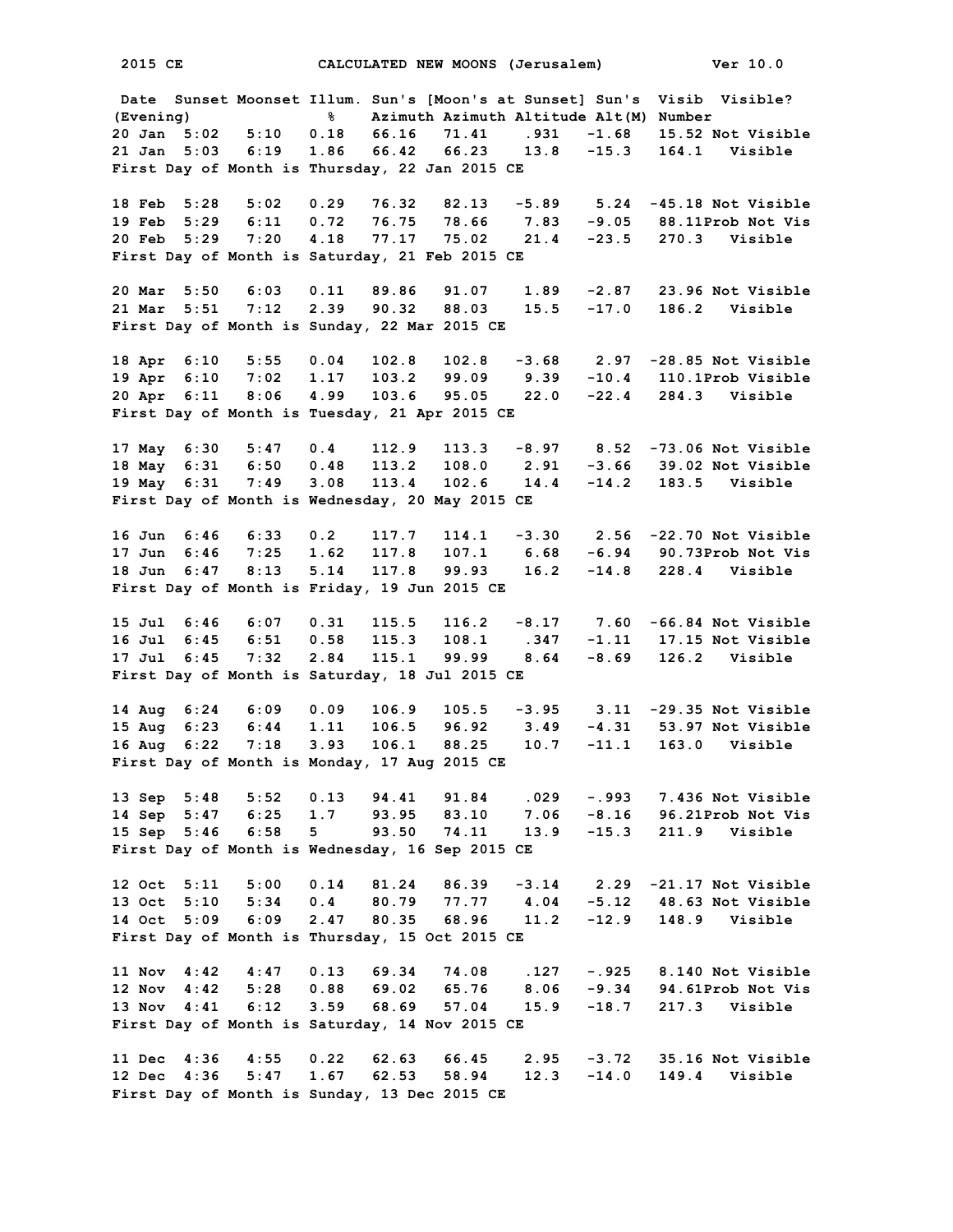**2016 CE CALCULATED NEW MOONS (Jerusalem) Ver 10.0 Date Sunset Moonset Illum. Sun's [Moon's at Sunset] Sun's Visib Visible? (Evening) % Azimuth Azimuth Altitude Alt(M) Number 9 Jan 4:52 4:32 0.41 63.71 71.63 -4.63 3.87 -31.63 Not Visible 10 Jan 4:53 5:31 0.52 63.88 65.88 6.44 -7.41 73.27 Not Visible 11 Jan 4:54 6:32 3.08 64.07 59.90 17.7 -19.8 222.3 Visible First Day of Month is Tuesday, 12 Jan 2016 CE 8 Feb 5:19 5:19 0.06 72.23 76.01 -.747 -.048 -1.323 Not Visible 9 Feb 5:20 6:25 1.47 72.61 71.98 11.9 -13.4 139.9 Visible First Day of Month is Wednesday, 10 Feb 2016 CE 8 Mar 5:42 5:09 0.27 84.64 87.53 -7.52 6.97 -59.98 Not Visible 9 Mar 5:43 6:17 0.5 85.11 84.50 6.02 -7.21 68.65 Not Visible 10 Mar 5:44 7:25 3.71 85.57 81.31 19.6 -21.4 245.0 Visible First Day of Month is Friday, 11 Mar 2016 CE 7 Apr 6:03 6:09 0.11 98.42 96.56 .458 -1.34 10.71 Not Visible 8 Apr 6:03 7:18 2.31 98.86 93.22 14.2 -15.3 172.0 Visible First Day of Month is Saturday, 9 Apr 2016 CE 6 May 6:23 6:02 0.16 109.8 107.6 -4.76 4.09 -37.28 Not Visible 7 May 6:24 7:11 1.34 110.1 102.9 8.48 -9.14 103.2Prob Visible 8 May 6:24 8:17 5.41 110.5 97.93 21.3 -20.6 282.3 Visible First Day of Month is Monday, 9 May 2016 CE 4 Jun 6:41 5:55 0.45 116.7 116.5 -9.33 8.89 -76.26 Not Visible 5 Jun 6:42 7:00 0.67 116.9 109.9 2.66 -3.29 39.54 Not Visible 6 Jun 6:42 8:00 3.65 117.0 103.1 14.2 -13.6 190.1 Visible First Day of Month is Tuesday, 7 Jun 2016 CE 4 Jul 6:48 6:41 0.22 117.1 112.9 -2.19 1.44 -11.96 Not Visible 5 Jul 6:48 7:32 2.08 116.9 104.7 7.85 -7.98 107.8Prob Visible 6 Jul 6:48 8:18 6.23 116.8 96.23 17.3 -15.7 254.4 Visible First Day of Month is Thursday, 7 Jul 2016 CE 2 Aug 6:35 6:11 0.1 110.7 111.6 -5.41 4.74 -43.99 Not Visible 3 Aug 6:34 6:54 0.82 110.4 102.6 3.24 -3.99 47.04 Not Visible 4 Aug 6:33 7:33 3.71 110.1 93.56 11.5 -11.6 165.8 Visible First Day of Month is Friday, 5 Aug 2016 CE 1 Sep 6:03 6:07 0.09 99.37 97.78 .150 -1.08 7.467 Not Visible 2 Sep 6:01 6:43 1.69 98.94 88.62 7.68 -8.62 101.7Prob Visible 3 Sep 6:00 7:17 5.16 98.51 79.30 14.8 -15.7 221.7 Visible First Day of Month is Sunday, 4 Sep 2016 CE 30 Sep 5:25 5:16 0.15 86.31 91.87 -2.62 1.74 -16.52 Not Visible 1 Oct 5:24 5:50 0.44 85.85 82.91 4.53 -5.62 53.51 Not Visible 2 Oct 5:22 6:23 2.56 85.39 73.88 11.5 -13.0 152.1 Visible First Day of Month is Monday, 3 Oct 2016 CE 30 Oct 4:51 4:58 0.15 73.39 78.13 .676 -1.53 13.20 Not Visible 31 Oct 4:50 5:34 0.86 73.01 69.64 7.86 -9.12 91.82Prob Not Vis 1 Nov 4:49 6:12 3.33 72.63 60.90 14.9 -17.2 200.8 Visible First Day of Month is Wednesday, 2 Nov 2016 CE 29 Nov 4:35 4:51 0.2 64.32 68.45 2.40 -3.19 29.78 Not Visible 30 Nov 4:35 5:35 1.27 64.12 60.77 10.3 -11.8 123.8 Visible First Day of Month is Thursday, 1 Dec 2016 CE 29 Dec 4:44 5:07 0.23 62.42 65.24 3.49 -4.31 41.16 Not Visible 30 Dec 4:45 5:59 1.8 62.51 58.98 12.9 -14.6 157.1 Visible First Day of Month is Saturday, 31 Dec 2016 CE**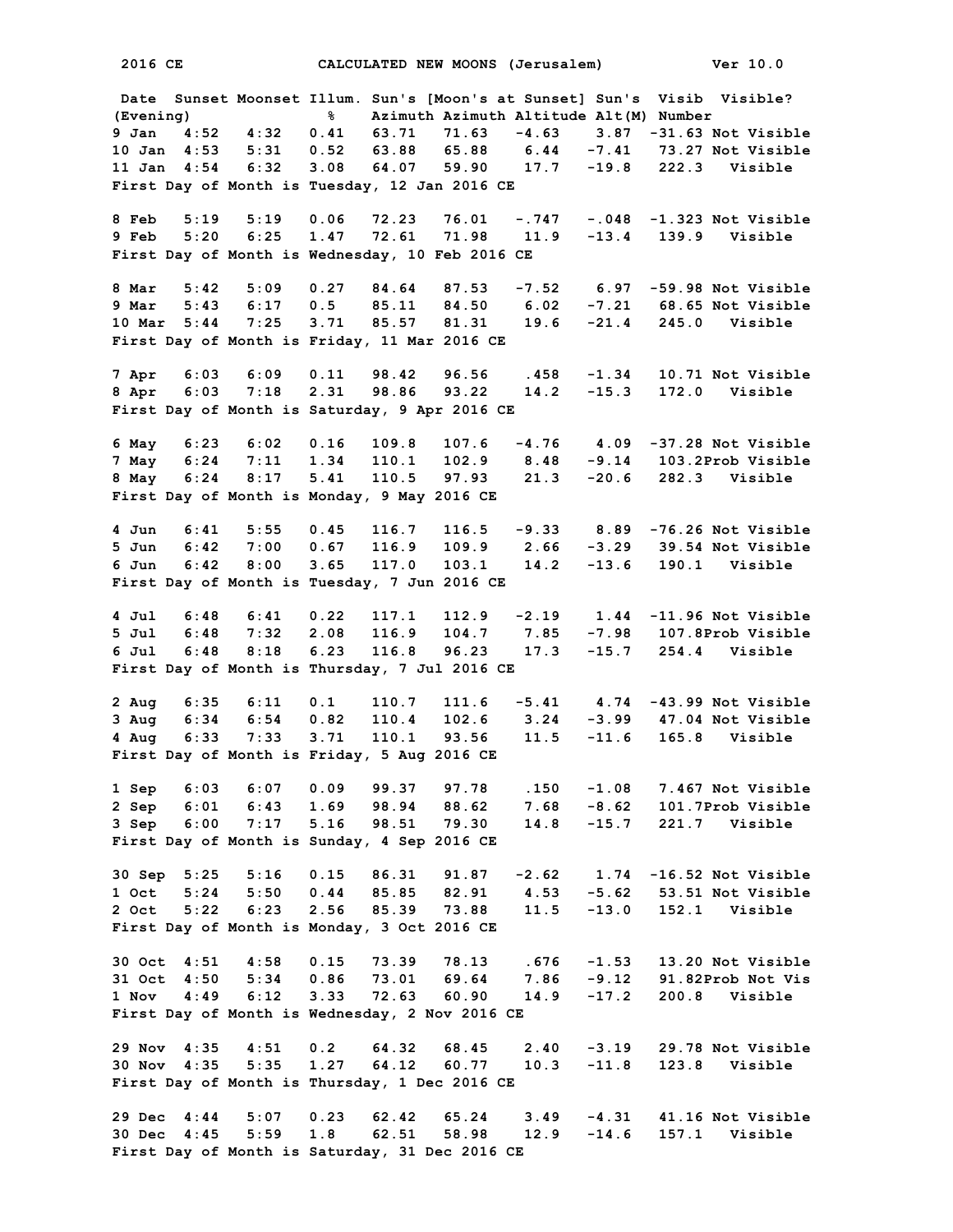**2017 CE CALCULATED NEW MOONS (Jerusalem) Ver 10.0 Date Sunset Moonset Illum. Sun's [Moon's at Sunset] Sun's Visib Visible? (Evening) % Azimuth Azimuth Altitude Alt(M) Number 27 Jan 5:09 4:46 0.2 68.33 73.37 -5.14 4.42 -39.99 Not Visible 28 Jan 5:10 5:44 0.44 68.65 69.01 5.79 -6.88 65.98 Not Visible 29 Jan 5:11 6:43 2.89 68.97 64.51 16.9 -18.9 210.7 Visible First Day of Month is Monday, 30 Jan 2017 CE 26 Feb 5:35 5:31 00 80.00 80.63 -1.59 .768 -9.773 Not Visible 27 Feb 5:35 6:33 1.32 80.45 77.63 10.7 -12.2 125.7 Visible First Day of Month is Tuesday, 28 Feb 2017 CE 27 Mar 5:55 5:18 0.33 93.34 92.98 -8.25 7.71 -65.90 Not Visible 28 Mar 5:56 6:24 0.5 93.80 90.36 4.83 -5.92 57.48 Not Visible 29 Mar 5:57 7:30 3.46 94.26 87.56 18.1 -19.4 225.3 Visible First Day of Month is Thursday, 30 Mar 2017 CE 26 Apr 6:16 6:16 0.21 106.1 102.2 -.664 -.148 1.623 Not Visible 27 Apr 6:16 7:25 2.26 106.5 98.59 12.8 -13.5 157.7 Visible First Day of Month is Friday, 28 Apr 2017 CE 25 May 6:36 6:10 0.22 115.0 112.4 -5.51 4.88 -44.02 Not Visible 26 May 6:36 7:19 1.36 115.2 106.8 7.50 -7.94 94.55Prob Not Vis 27 May 6:37 8:25 5.49 115.4 100.6 20.2 -18.8 271.6 Visible First Day of Month is Sunday, 28 May 2017 CE 23 Jun 6:48 6:03 0.39 117.8 119.0 -8.94 8.62 -74.57 Not Visible 24 Jun 6:48 7:07 0.65 117.8 111.1 2.84 -3.43 40.80 Not Visible 25 Jun 6:48 8:06 3.86 117.8 103.0 14.3 -13.4 193.1 Visible First Day of Month is Monday, 26 Jun 2017 CE 23 Jul 6:42 6:44 0.15 113.6 110.7 -.348 -.408 3.634 Not Visible 24 Jul 6:41 7:33 2.34 113.3 101.2 9.62 -9.79 127.6 Visible First Day of Month is Tuesday, 25 Jul 2017 CE 21 Aug 6:16 6:08 0.01 104.0 106.3 -2.28 1.50 -16.38 Not Visible 22 Aug 6:15 6:50 1.07 103.6 96.28 6.42 -7.25 79.69 Not Visible 23 Aug 6:14 7:29 4.53 103.2 86.09 14.6 -15.0 207.9 Visible First Day of Month is Thursday, 24 Aug 2017 CE 20 Sep 5:38 6:01 0.29 90.99 89.74 3.81 -4.83 44.69 Not Visible 21 Sep 5:37 6:36 2.39 90.54 79.75 11.3 -12.6 146.5 Visible First Day of Month is Friday, 22 Sep 2017 CE 19 Oct 5:02 5:09 0.18 77.97 83.41 .560 -1.44 13.03 Not Visible 20 Oct 5:01 5:44 0.87 77.54 73.98 7.82 -9.05 91.08Prob Not Vis 21 Oct 5:00 6:20 3.5 77.12 64.44 14.7 -16.9 200.4 Visible First Day of Month is Sunday, 22 Oct 2017 CE 18 Nov 4:38 4:56 0.2 67.03 70.61 2.76 -3.58 33.26 Not Visible 19 Nov 4:38 5:36 1.33 66.76 62.16 10.1 -11.6 122.5 Visible First Day of Month is Monday, 20 Nov 2017 CE 18 Dec 4:38 5:00 0.2 62.14 64.19 3.36 -4.20 39.36 Not Visible 19 Dec 4:38 5:47 1.65 62.12 57.28 11.7 -13.4 144.4 Visible First Day of Month is Wednesday, 20 Dec 2017 CE**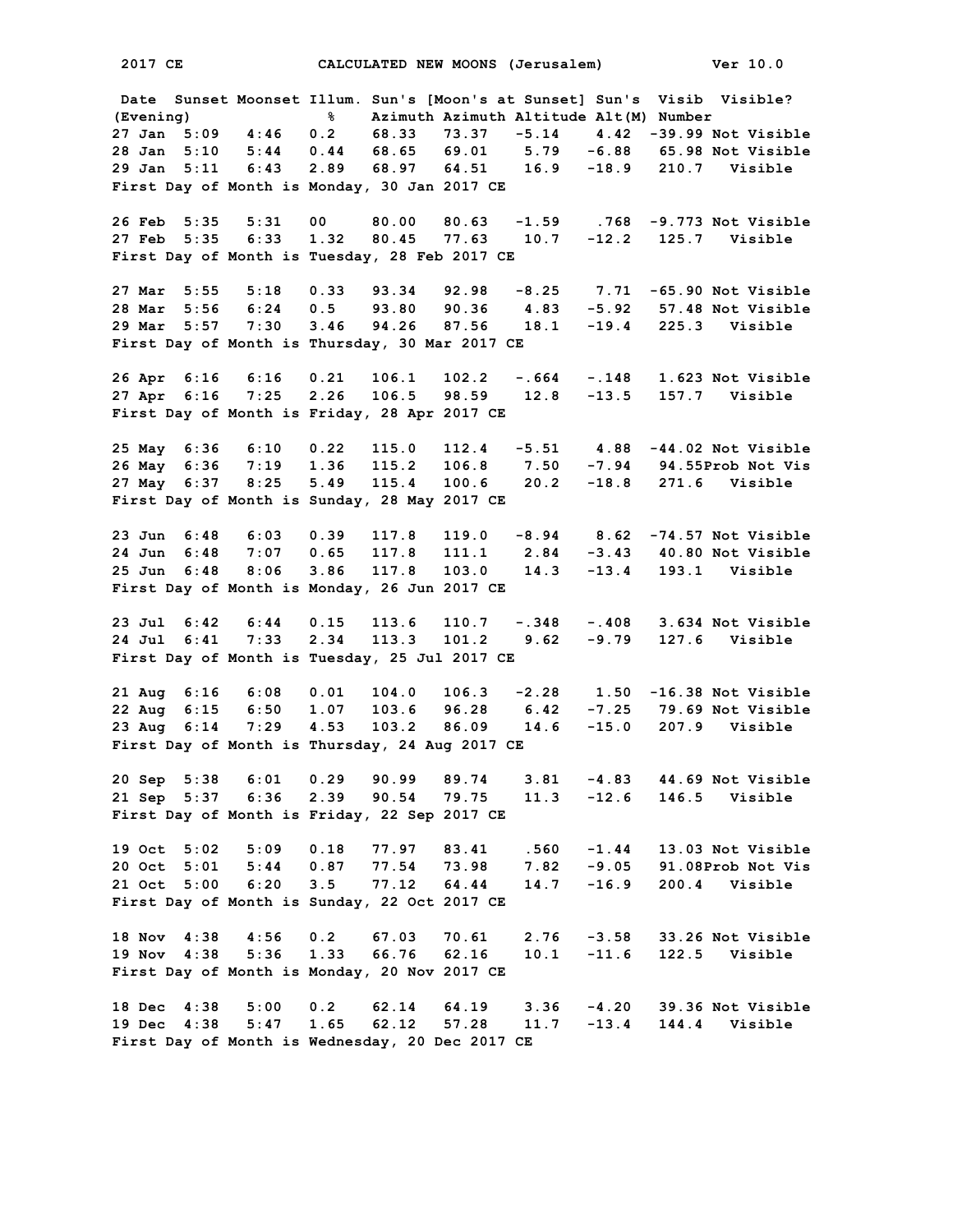**Date Sunset Moonset Illum. Sun's [Moon's at Sunset] Sun's Visib Visible? (Evening) % Azimuth Azimuth Altitude Alt(M) Number 16 Jan 4:59 4:33 0.23 65.23 70.34 -5.65 4.91 -44.37 Not Visible 17 Jan 4:59 5:25 0.26 65.47 65.47 3.98 -4.96 46.91 Not Visible 18 Jan 5:00 6:18 2.12 65.72 60.57 13.7 -15.6 170.0 Visible First Day of Month is Friday, 19 Jan 2018 CE 15 Feb 5:26 5:06 0.06 75.19 76.07 -4.58 3.87 -37.03 Not Visible 16 Feb 5:26 6:02 0.6 75.60 73.04 6.24 -7.50 72.99 Not Visible 17 Feb 5:27 6:58 3.15 76.02 69.91 17.2 -19.2 216.1 Visible First Day of Month is Sunday, 18 Feb 2018 CE 17 Mar 5:48 5:47 0.11 88.59 86.00 -1.06 .163 -2.757 Not Visible 18 Mar 5:49 6:46 1.52 89.05 83.87 10.7 -12.1 128.2 Visible First Day of Month is Monday, 19 Mar 2018 CE 15 Apr 6:08 5:33 0.37 101.6 99.24 -7.80 7.16 -61.03 Not Visible 16 Apr 6:09 6:35 0.63 102.0 96.83 4.61 -5.58 56.65 Not Visible 17 Apr 6:09 7:39 3.42 102.5 94.21 17.2 -18.0 216.0 Visible First Day of Month is Wednesday, 18 Apr 2018 CE 15 May 6:29 6:28 0.23 112.4 108.2 -.952 .183 -.5554 Not Visible 16 May 6:29 7:35 2.16 112.7 104.0 11.8 -12.1 147.3 Visible First Day of Month is Thursday, 17 May 2018 CE 13 Jun 6:45 6:21 0.13 117.6 116.6 -5.16 4.59 -42.25 Not Visible 14 Jun 6:46 7:27 1.22 117.7 109.9 7.13 -7.51 88.68Prob Not Vis 15 Jun 6:46 8:30 5.28 117.7 102.6 19.2 -17.5 259.0 Visible First Day of Month is Saturday, 16 Jun 2018 CE 12 Jul 6:47 6:10 0.29 116.0 119.9 -7.34 7.10 -61.83 Not Visible 13 Jul 6:46 7:10 0.54 115.8 110.8 3.78 -4.43 47.98 Not Visible 14 Jul 6:46 8:04 3.83 115.6 101.3 14.6 -14.0 195.3 Visible First Day of Month is Sunday, 15 Jul 2018 CE 11 Aug 6:27 6:40 0.13 107.9 107.0 1.78 -2.62 23.19 Not Visible 12 Aug 6:26 7:26 2.48 107.5 96.28 11.3 -11.7 146.0 Visible First Day of Month is Monday, 13 Aug 2018 CE 9 Sep 5:53 5:58 0.1 96.08 100.1 .207 -1.10 8.447 Not Visible 10 Sep 5:52 6:38 1.32 95.63 88.99 8.74 -9.77 105.0Prob Visible 11 Sep 5:51 7:16 5.18 95.18 77.59 16.7 -17.8 238.9 Visible First Day of Month is Wednesday, 12 Sep 2018 CE 8 Oct 5:15 5:09 0.52 82.90 92.30 -2.07 1.25 -5.670 Not Visible 9 Oct 5:14 5:46 0.48 82.45 81.41 5.82 -6.89 65.56 Not Visible 10 Oct 5:13 6:24 2.94 82.01 70.49 13.3 -15.0 176.0 Visible First Day of Month is Thursday, 11 Oct 2018 CE 7 Nov 4:45 4:56 0.18 70.62 75.42 1.50 -2.30 20.98 Not Visible 8 Nov 4:44 5:35 1.16 70.27 65.54 9.10 -10.5 108.7Prob Visible 9 Nov 4:43 6:17 4.24 69.92 55.53 16.3 -19.3 232.4 Visible First Day of Month is Saturday, 10 Nov 2018 CE 7 Dec 4:35 4:55 0.17 63.06 64.47 2.98 -3.82 35.37 Not Visible 8 Dec 4:35 5:41 1.71 62.94 56.31 11.1 -13.0 140.2 Visible First Day of Month is Sunday, 9 Dec 2018 CE**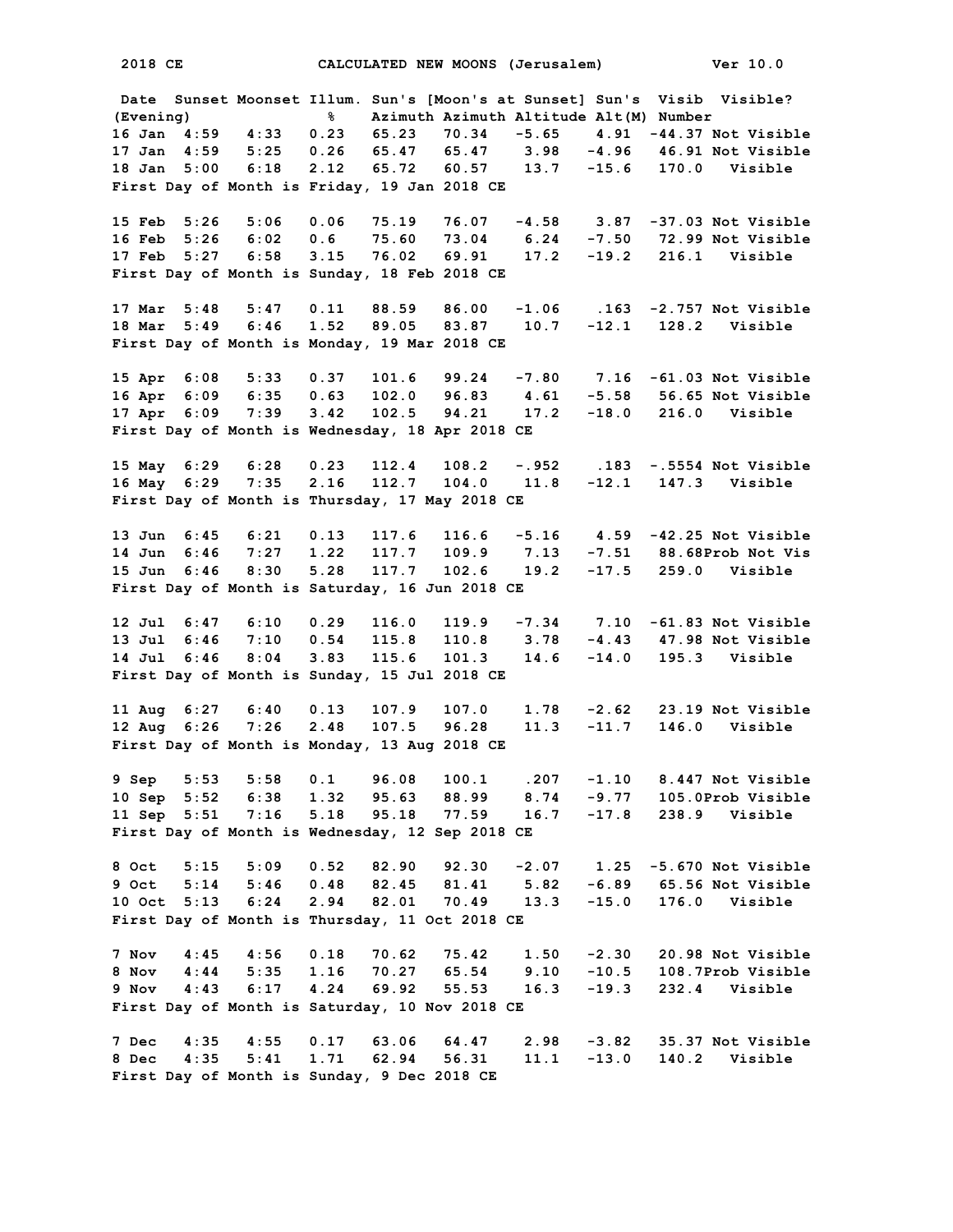**2019 CE CALCULATED NEW MOONS (Jerusalem) Ver 10.0 Date Sunset Moonset Illum. Sun's [Moon's at Sunset] Sun's Visib Visible? (Evening) % Azimuth Azimuth Altitude Alt(M) Number 5 Jan 4:49 4:24 0.2 63.13 67.94 -5.36 4.66 -42.62 Not Visible 6 Jan 4:50 5:15 0.28 63.27 62.06 3.89 -4.88 46.10 Not Visible 7 Jan 4:51 6:07 2.19 63.42 56.25 13.1 -15.2 166.8 Visible First Day of Month is Tuesday, 8 Jan 2019 CE 4 Feb 5:16 4:55 0.07 70.86 71.30 -4.69 4.03 -38.29 Not Visible 5 Feb 5:17 5:49 0.56 71.22 67.84 5.45 -6.69 65.06 Not Visible 6 Feb 5:17 6:43 2.82 71.59 64.39 15.6 -17.7 198.2 Visible First Day of Month is Thursday, 7 Feb 2019 CE 6 Mar 5:40 5:31 0.12 83.39 80.69 -2.60 1.77 -17.05 Not Visible 7 Mar 5:41 6:25 1.05 83.85 78.81 8.13 -9.50 96.83Prob Not Vis 8 Mar 5:42 7:20 3.82 84.31 76.85 18.9 -20.8 240.9 Visible First Day of Month is Saturday, 9 Mar 2019 CE 5 Apr 6:01 6:09 0.28 97.21 92.87 .718 -1.68 16.43 Not Visible 6 Apr 6:02 7:05 1.89 97.65 91.27 12.0 -13.1 144.7 Visible First Day of Month is Sunday, 7 Apr 2019 CE 4 May 6:21 5:54 0.25 108.9 106.4 -6.16 5.43 -47.85 Not Visible 5 May 6:22 6:54 0.74 109.2 103.8 5.49 -6.31 66.94 Not Visible 6 May 6:22 7:55 3.5 109.6 100.9 17.3 -17.4 217.8 Visible First Day of Month is Tuesday, 7 May 2019 CE 3 Jun 6:41 6:45 0.16 116.5 113.6 .103 -.835 7.686 Not Visible 4 Jun 6:41 7:48 2.09 116.6 108.4 11.8 -11.9 146.2 Visible First Day of Month is Wednesday, 5 Jun 2019 CE 2 Jul 6:49 6:34 0.02 117.3 118.8 -3.26 2.69 -26.99 Not Visible 3 Jul 6:48 7:34 1.14 117.2 110.9 7.82 -8.23 94.71Prob Not Vis 4 Jul 6:48 8:29 5.06 117.1 102.3 18.7 -17.2 251.2 Visible First Day of Month is Friday, 5 Jul 2019 CE 31 Jul 6:37 6:15 0.3 111.5 118.3 -4.75 4.36 -36.41 Not Visible 1 Aug 6:36 7:07 0.53 111.2 108.1 5.27 -6.04 61.51 Not Visible 2 Aug 6:35 7:54 3.75 110.9 97.53 15.1 -14.8 198.5 Visible First Day of Month is Saturday, 3 Aug 2019 CE 30 Aug 6:06 6:27 0.21 100.5 101.4 3.43 -4.39 39.70 Not Visible 31 Aug 6:05 7:08 2.52 100.1 89.67 12.2 -13.0 155.0 Visible First Day of Month is Sunday, 1 Sep 2019 CE 28 Sep 5:29 5:38 0.21 87.56 92.95 1.19 -2.10 18.67 Not Visible 29 Sep 5:27 6:16 1.36 87.10 80.91 9.36 -10.5 111.7Prob Visible 30 Sep 5:26 6:55 5.38 86.64 68.52 16.9 -18.9 248.6 Visible First Day of Month is Tuesday, 1 Oct 2019 CE 27 Oct 4:54 4:46 0.59 74.86 84.79 -2.45 1.66 -8.158 Not Visible 28 Oct 4:54 5:25 0.46 74.46 73.25 5.59 -6.62 63.11 Not Visible 29 Oct 4:53 6:07 3.09 74.07 61.67 13.3 -15.5 181.3 Visible First Day of Month is Wednesday, 30 Oct 2019 CE 26 Nov 4:36 4:40 0.07 65.11 68.61 .132 -.846 6.383 Not Visible 27 Nov 4:35 5:27 1.23 64.89 58.66 8.59 -10.1 107.8Prob Visible 28 Nov 4:35 6:17 4.73 64.67 48.63 16.7 -20.6 249.8 Visible First Day of Month is Friday, 29 Nov 2019 CE 26 Dec 4:42 4:58 0.17 62.19 60.77 2.27 -3.12 28.65 Not Visible 27 Dec 4:42 5:54 2.13 62.24 53.44 11.7 -14.0 155.5 Visible First Day of Month is Saturday, 28 Dec 2019 CE**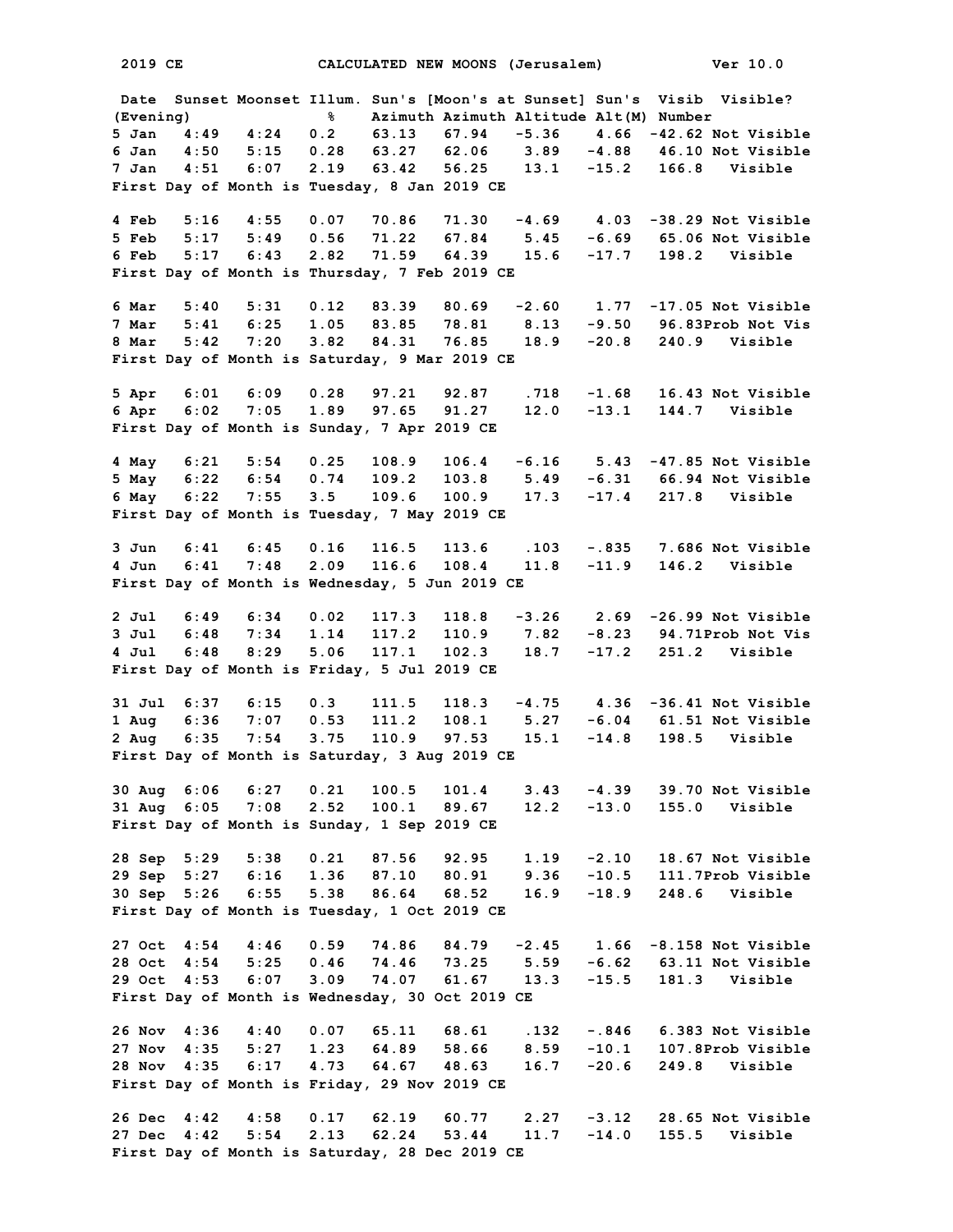**Date Sunset Moonset Illum. Sun's [Moon's at Sunset] Sun's Visib Visible? (Evening) % Azimuth Azimuth Altitude Alt(M) Number 24 Jan 5:05 4:40 0.11 67.20 67.53 -5.42 4.89 -44.88 Not Visible 25 Jan 5:06 5:37 0.59 67.49 63.10 5.04 -6.28 62.42 Not Visible 26 Jan 5:07 6:34 2.99 67.79 58.77 15.3 -17.8 200.9 Visible First Day of Month is Monday, 27 Jan 2020 CE 23 Feb 5:32 5:23 0.14 78.37 75.30 -2.60 1.82 -16.85 Not Visible 24 Feb 5:32 6:17 1.09 78.80 73.24 8.09 -9.54 98.02Prob Not Vis 25 Feb 5:33 7:11 3.81 79.24 71.16 18.7 -20.7 239.8 Visible First Day of Month is Wednesday, 26 Feb 2020 CE 24 Mar 5:53 5:59 0.26 92.08 87.87 .314 -1.29 12.49 Not Visible 25 Mar 5:54 6:52 1.63 92.54 86.78 11.0 -12.3 131.9 Visible First Day of Month is Thursday, 26 Mar 2020 CE 22 Apr 6:13 5:41 0.32 104.7 102.5 -7.34 6.60 -56.91 Not Visible 23 Apr 6:14 6:35 0.43 105.1 101.0 3.45 -4.39 43.28 Not Visible 24 Apr 6:14 7:31 2.39 105.5 99.35 14.3 -15.0 173.9 Visible First Day of Month is Saturday, 25 Apr 2020 CE 22 May 6:34 6:21 0.05 114.4 113.5 -3.17 2.43 -24.28 Not Visible 23 May 6:34 7:19 0.94 114.6 110.1 7.68 -8.34 90.82Prob Not Vis 24 May 6:35 8:18 3.87 114.8 106.2 18.6 -18.0 235.5 Visible First Day of Month is Monday, 25 May 2020 CE 21 Jun 6:48 7:07 0.2 117.8 116.6 2.73 -3.49 33.47 Not Visible 22 Jun 6:48 8:03 2.31 117.8 110.1 13.1 -13.0 161.8 Visible First Day of Month is Tuesday, 23 Jun 2020 CE 20 Jul 6:43 6:46 0.05 114.3 117.5 -.204 -.553 3.526 Not Visible 21 Jul 6:43 7:35 1.28 114.0 108.5 9.32 -9.81 109.9Prob Visible 22 Jul 6:42 8:20 5.07 113.8 98.82 18.6 -17.5 250.1 Visible First Day of Month is Thursday, 23 Jul 2020 CE 18 Aug 6:19 6:12 0.38 105.1 113.3 -2.04 1.35 -8.695 Not Visible 19 Aug 6:18 6:55 0.63 104.7 102.5 6.55 -7.46 74.95 Not Visible 20 Aug 6:17 7:34 3.67 104.3 91.11 14.9 -15.2 196.9 Visible First Day of Month is Friday, 21 Aug 2020 CE 17 Sep 5:42 6:04 0.25 92.24 93.96 3.82 -4.82 43.49 Not Visible** 18 Sep 5:41 6:41 2.35 91.78 81.66 **First Day of Month is Saturday, 19 Sep 2020 CE 16 Oct 5:05 5:10 0.2 79.14 85.03 .183 -1.00 9.666 Not Visible 17 Oct 5:04 5:48 1.13 78.71 72.63 8.02 -9.29 97.15Prob Not Vis 18 Oct 5:03 6:29 5.05 78.28 59.89 15.4 -18.2 234.6 Visible First Day of Month is Monday, 19 Oct 2020 CE 15 Nov 4:39 5:01 0.26 67.83 66.13 3.39 -4.3 40.71 Not Visible 16 Nov 4:39 5:50 2.89 67.53 54.57 11.8 -14.3 168.2 Visible First Day of Month is Tuesday, 17 Nov 2020 CE 14 Dec 4:37 4:26 0.01 62.32 63.92 -2.61 2.05 -20.80 Not Visible 15 Dec 4:37 5:24 1.21 62.26 54.69 7.40 -9.05 97.45Prob Not Vis 16 Dec 4:37 6:26 5.03 62.21 45.44 17.1 -21.6 263.0 Visible First Day of Month is Thursday, 17 Dec 2020 CE**